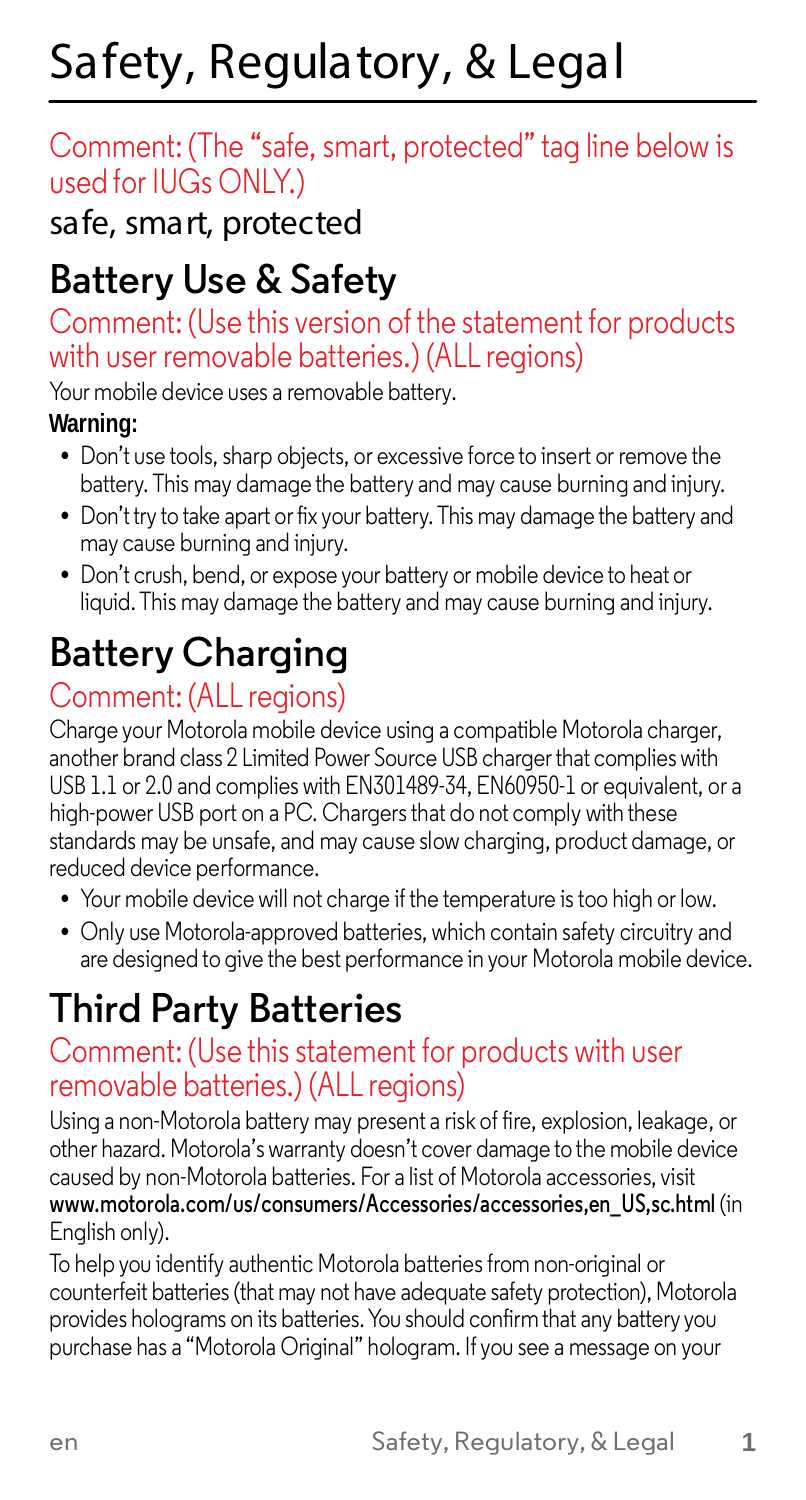mobile device such as**Invalid Battery** or **Unable to Charge**, take the following steps:

- **•** Remove the battery and inspect it to confirm that it has a "Motorola Original" hologram;
- **•** Ifthere is no hologram, the battery is not a Motorola battery;
- If there is a hologram, replace the battery and try charging it again;
- **•** Ifthe message remains, contact a Motorola authorized service center.

# **Driving Precautions**

# Comment: (PRINTversion) (ALL regions, except BRAZIL)

Responsible and safe driving is your primary responsibility when driving a vehicle.Always obey local laws and regulations.

# **Driving Precautions**

#### Comment: (ONLINE version) (ALL regions, except BRAZIL)

Responsible and safe driving is your primary responsibility when driving a vehicle.Always obey local laws and regulations.

#### **Whiledriving, ALWAYS:**

- **•** Keep your eyes on the road.
- **•** Use a handsfree device if appropriate or required by law in your area.
- **•** Enter destination information into a navigation device **before** driving.
- **•** Use voice activated features (such as voice dial) and speaking features (such as audible directions), if available.
- **•** Concentrate on driving, and stop using the device if you can't concentrate.

Pull over safely before using your mobile device to send messages, surf the web, or use other applications.

# **Driving Precautions**

#### Comment: (BRAZIL only)

Responsible and safe driving is your primary responsibility when behind the wheel of a vehicle. Using a mobile device or accessory for a call or other application while driving may cause distraction, and may be prohibited or restricted in certain areas—always obey the laws and regulations on the use of these products.

#### **While driving, NEVER:**

- **•** Make or answer calls.
- **•** Type, read, enter or review texts, emails, or any other written data.
- **•** Surf the web.
- **•** Input navigation information.
- Perform any other functions that divert your attention from driving.

#### **Whiledriving, ALWAYS:**

**•** Keep your eyes on the road.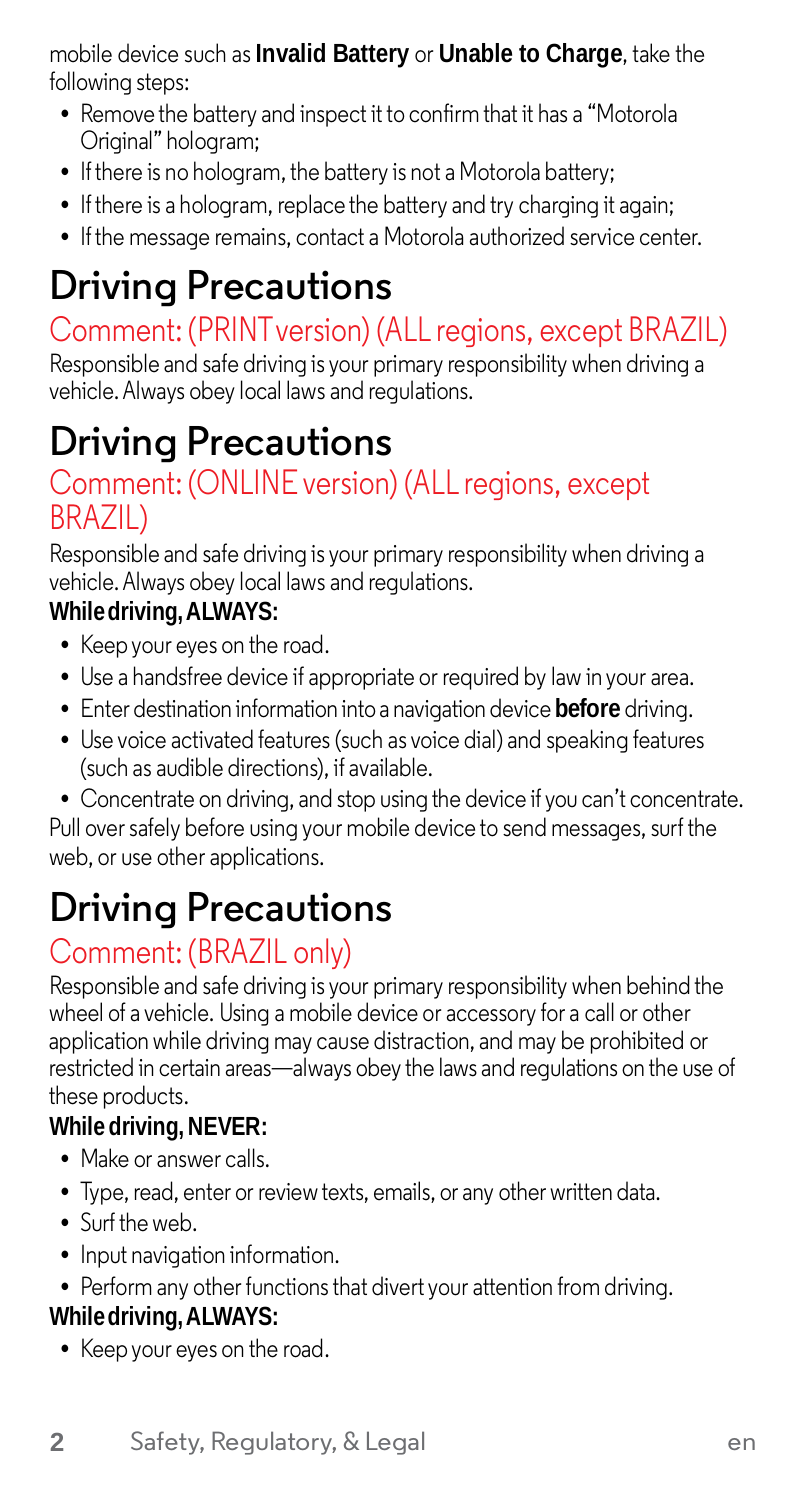- **•** Enter destination information into a navigation device **before** driving.
- **•** Obey all local laws and regulations for the use of mobile devices and accessories in the vehicle.

# **Seizures, Blackouts, Eyestrain, & Discomfort**

# Comment: (ALL regions)

Prolonged use of any device may cause discomfort in hands, fingers, arms, neck, and other parts of your body, and may cause eyestrain and headaches. It is good practice to use your device in a safe areawith comfortable ambient lighting, and take frequent breaksif you feel discomfort. Seek medical advice if symptoms persist.

In rare cases, flashing patterns or lights, for example in video games or movies, may cause seizures or blackouts. If you suffer any seizures or blackouts, or have a history of seizures, stop using your device and seek medical advice.

# **Caution about High Volume Usage**

#### Comment: (ALL regions)

**Warning:** Exposure to loud noise from any source for extended periods of time may affect your hearing. The louder the sound, the lesstime is required before your hearing could be affected. To protect your hearing:



- Limit the amount of time you use headsets or headphones at high volume.
- **•** Avoid turning up the volume to block out noisy surroundings.
- **•** Turn the volume down if you can't hear people speaking near you.

If you experience hearing discomfort, including the sensation of pressure or fullnessin your ears, ringing in your ears, or muffled speech, you should stop listening to the device through your headset or headphones and have your hearing checked.

# **Children**

#### Comment: (ALL regions)

**Keep yourmobile deviceanditsaccessoriesaway fromsmallchildren.** These products are not toys and may be hazardous to small children. For

example, a choking hazard may exist for small, detachable parts. **Supervise access.** If a child does use your mobile device and accessories,

monitor their access to help prevent loss of data or unexpected charges for data or application purchases.

# **Glass Parts**

#### Comment: (ALL regions)

Some parts of your mobile device may be made of glass. If the glass breaks, don't attempt to service the device yourself. Stop using your mobile device until the glass is replaced by a qualified service center.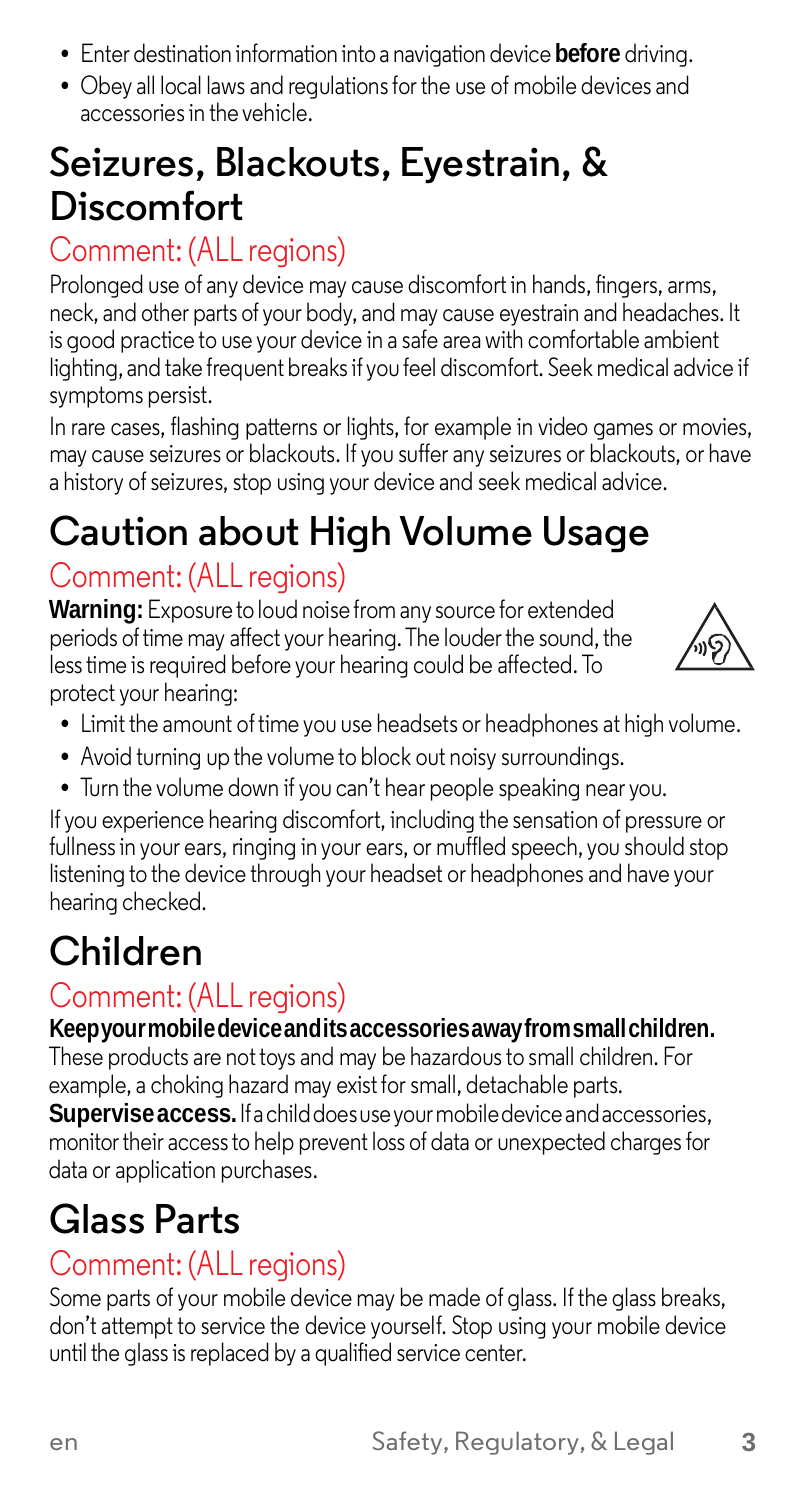# **Allergens**

# Comment:(Thisstatement is used for all handset products, regardless of materials used.) (ALL regions)

Motorola Mobility avoids using known allergensin our products. From time to time, trace amounts of an allergen may be added during manufacture of a mobile device or device component that could cause discomfort for some individuals. This approach is common for many types of products. We recommend that you monitor any productsthat may be in prolonged contact with your skin, and remove them if you experience skin irritation.

# **Use & Care**

### Comment: (Non-rugged products only.) (ALL regions)

To care for your Motorola mobile device, please observe the following:

- **• Liquids:**Don't expose yourmobile device to water, rain, extreme humidity, sweat, or other liquids.
- **• Drying:**Don't try to dry your mobile device using a microwave oven, conventional oven, or dryer.
- **• Extreme heat or cold:** Don't store or use your mobile device in temperatures below -10°C (14°F) or above 60°C (140°F). Don't recharge your mobile device in temperatures below 0°C (32°F) or above 45°C (113°F).
- **Dust and dirt:** Don't expose your mobile device to dust, dirt, sand, food, or similar materials.
- **• Cleaning:** To clean your mobile device, use only a dry soft cloth.Don't use alcohol or other cleaning solutions.
- **• Shockandvibration:**Don't drop your mobile device or expose it to strong vibration.
- **• Protection:** To help protect your mobile device, always make sure that any available connectors, compartments and removable covers are closed and secure, and avoid carrying it with hard objects such as keys or coins.

# **Use & Care**

### Comment: (Rugged products only.) (ALL regions)

Your mobile device is designed to resist damage from exposure to certain rugged conditions, as stated in your product information. However, to help care for your mobile device, avoid prolonged or extreme exposure to those conditions and please observe the following:

- **• Protection:** To help protect your mobile device, always make sure that any available connector, compartment and removable back covers are closed and secure, and avoid carrying it with hard objects such as keys or coins.
- **• Drying:**Don't try to dry your mobile device using a microwave oven, conventional oven, or dryer.
- **• Cleaning:** To clean your mobile device, use only a dry soft cloth.Don't use alcohol or other cleaning solutions.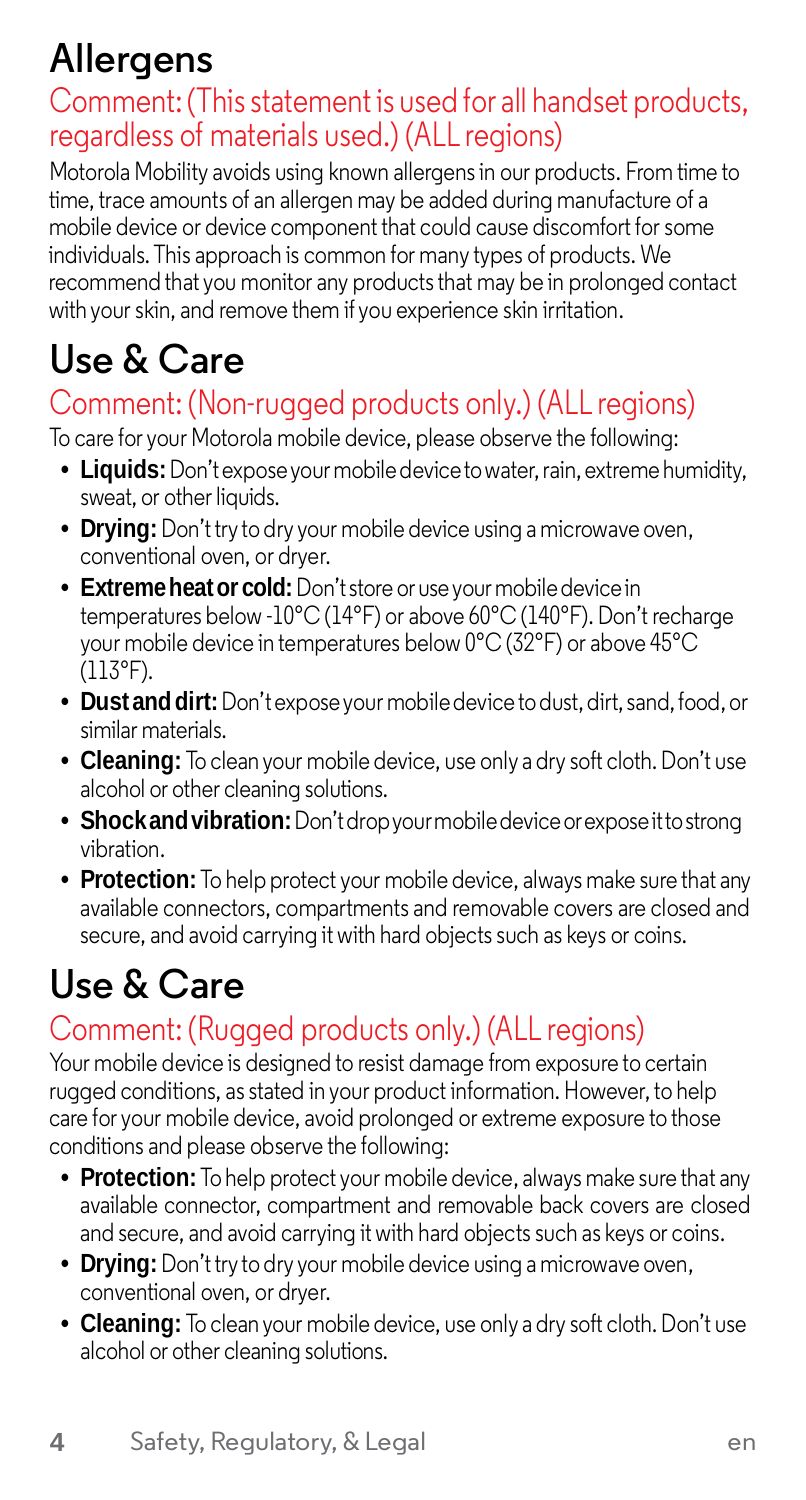# **Operational Warnings**

Comment: (Use this statement for products with user removable batteries.) (ALL regions)

Obey all posted signs when using mobile devicesin public areas.

# **Potentially Explosive Areas**

Potentially explosive areas are often, but not always, posted and can include blasting areas, fueling stations, fueling areas (such as below decks on boats), fuel or chemical transfer or storage facilities, or areas where the air contains chemicals or particles, such as grain dust, or metal powders.

Turn off your mobile device before entering such an area, and do not remove, install, or charge batteries. In such areas, sparks can occur and cause an explosion or fire.

# **Symbol Key**

Your battery, charger, mobile device, device display, user's quide, or packaging may contain symbols, defined as follows:

| Symbol | <b>Definition</b>                                                                                                                                          |
|--------|------------------------------------------------------------------------------------------------------------------------------------------------------------|
|        | Important safety information follows.                                                                                                                      |
|        | Don't dispose of your battery or mobile device in<br>a fire                                                                                                |
|        | Your battery or mobile device may require<br>recycling in accordance with local laws. Contact<br>your local regulatory authorities for more<br>information |
|        | Don't dispose of your battery or mobile device<br>with your household waste. See "Disposal &<br>Recycling" for more information.                           |
|        | For indoor use only.                                                                                                                                       |
|        | Listening at high volume to music or voice<br>through a headset or headphone may damage<br>your hearing.                                                   |
|        | Only use your charger indoors.                                                                                                                             |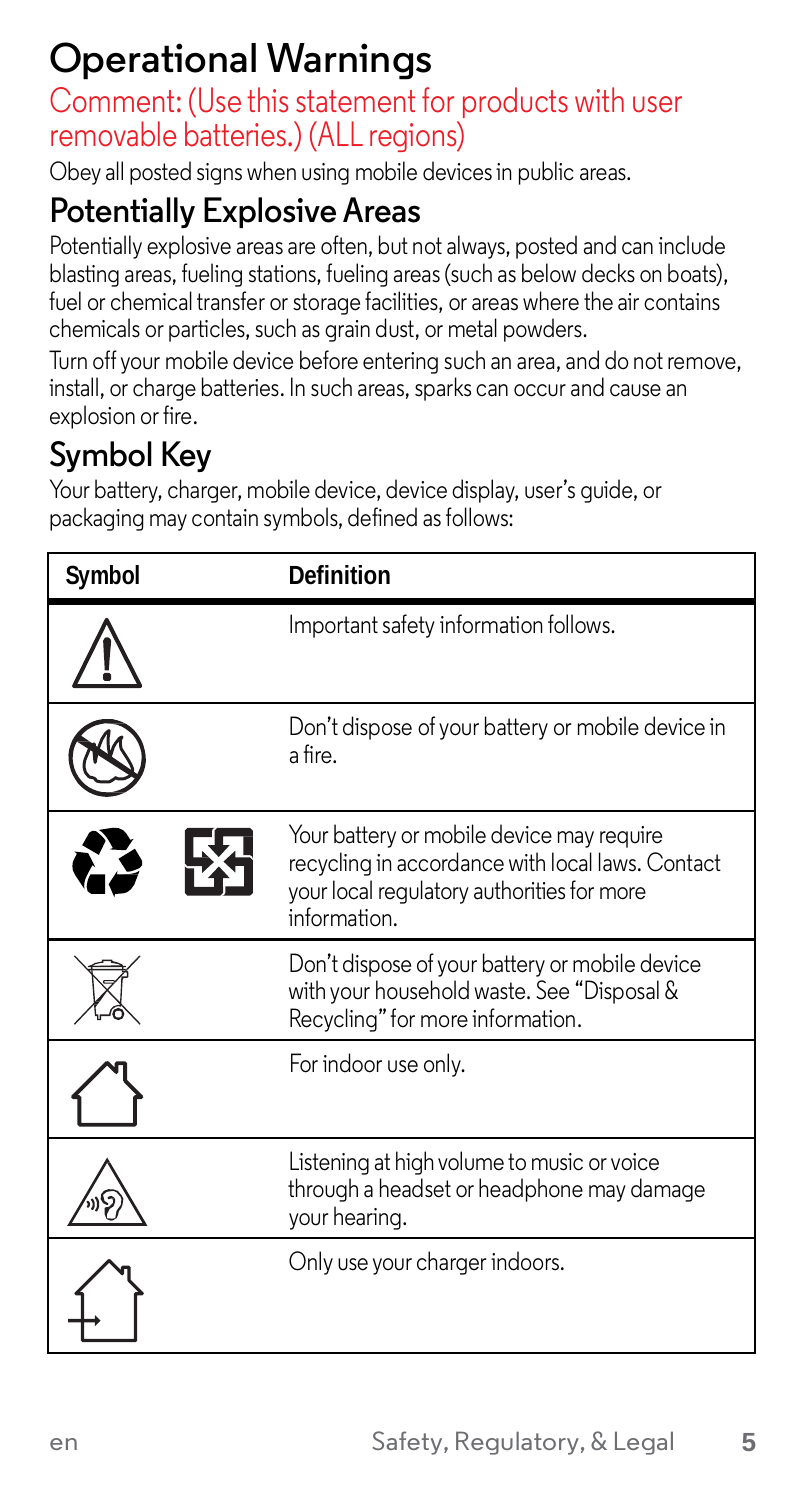# **Radio Frequency (RF) Energy**

country specific, as described in the comments.) (ALL regions)

# **Exposure to RF Energy & Device Operation**

Your mobile device contains a transmitter and receiver of RF energy. It is designed to comply with regulatory requirements concerning human RF exposure.

For optimal device performance, and to stay within the RF exposure guidelines:

- **•** Hold your mobile device normally at your ear when talking on it.
- When using the mobile device next to your body (other than in your hand or against your head), maintain a distance of 0.5 cm from your body to be consistent with how the mobile device is tested for compliance with RF exposure requirements.
- **•** If you use your mobile device with a non-Motorola accessory case or holder, make sure the accessory maintainsthe required separation distance and has no metallic parts.

# **World Health Organization (WHO) Advice**

#### Comment: (ASIA, applies to India only)

Organizations such as the World Health Organization and the US Food and Drug Administration have stated that if people are concerned and want to reduce their exposure they could use a handsfree accessory to keep the mobile device away from the head and body during phone calls, or reduce the amount of time spent on the mobile device.

Note: Motorola includes this quidance as a precaution, per the requirements of the Government of India. The scientific consensus isthat there are no known RF health effects from the use of mobile devices.

### **Follow Instructions to Avoid Interference Problems**

Turn off your mobile device in any location where posted notices instruct you to do so, such as hospitals or health care facilities.

In an aircraft, turn off your mobile device whenever instructed to do so by airline staff. If your mobile device offers an airplane mode orsimilar feature, consult airline staff about using it in flight.

### **Medical Devices**

If you use an implantable pacemaker or defibrillator, or other medical device, consult your healthcare provider and the device manufacturer's directions before using this mobile device.

Persons with a pacemaker or defibrillator should observe the following precautions:

**•** ALWAYS keep the mobile device more than 20 centimeters(8 inches) from the pacemaker or defibrillator when the mobile device is turned ON.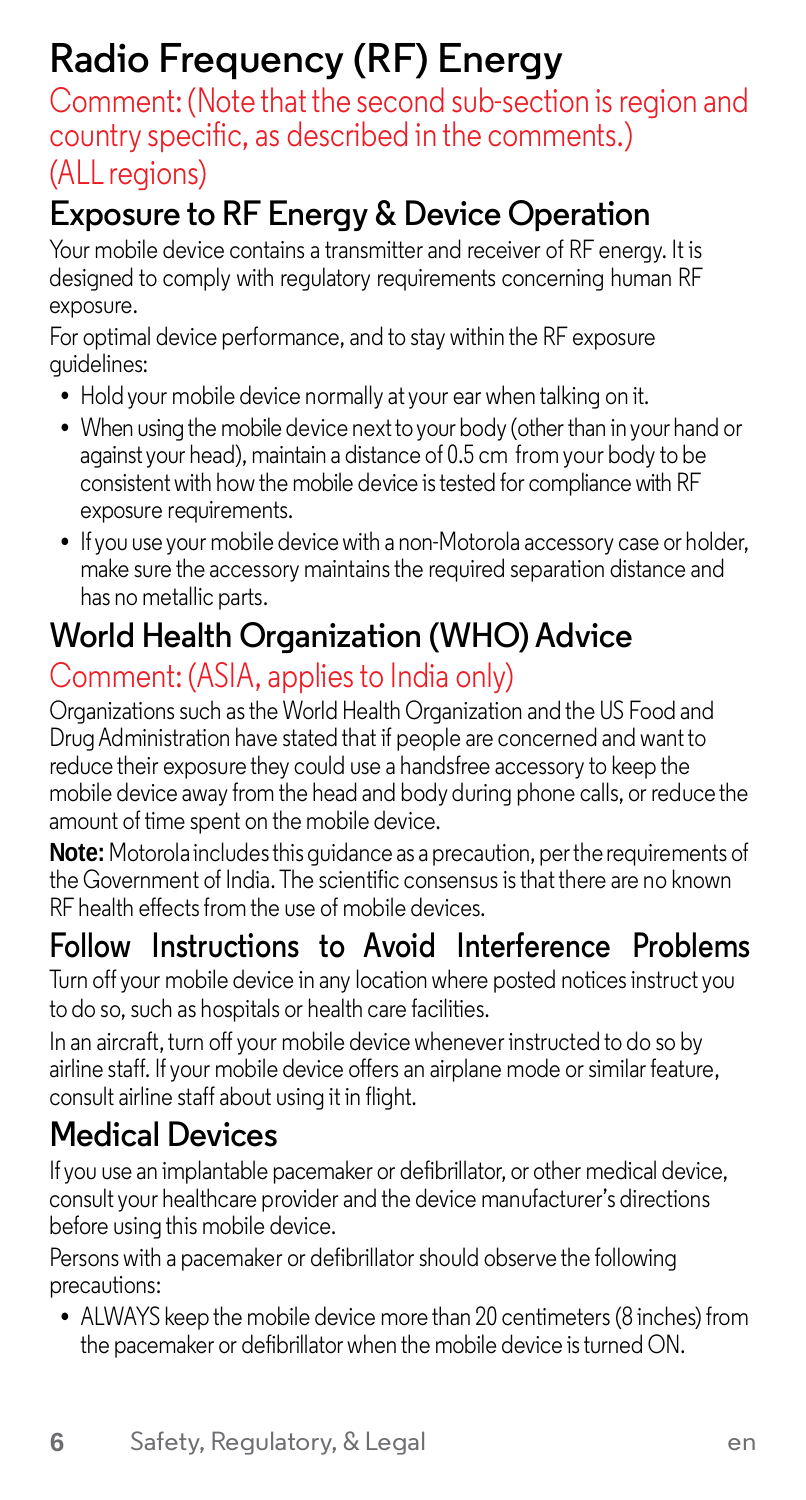- **•** Use the ear opposite the pacemaker or defibrillator to minimize the potential for interference.
- **•** Turn OFF the mobile device immediately if you have any reason to suspect that interference is taking place.

# **Radio-frequency energy — France**

Comment: (EMEA, appliesto France only)

According to the World Health Organization, "many studies have been carried out over the last twenty years to evaluate the risksthat cell phones present to health. Up to now, the negative impact on health of using cell phones has not been proven" (Leaflet No. 193). In accordance with French regulations, we are obliged to include the following recommendations regarding precautionary measures: you can limit your exposure to radio-frequency energy a) by using your cell phone in areas with good network coverage, or b) by using a hands-free kit to keep your phone away from your head and body. In this latter case, pregnant women are advised to keep their cell phone away from their abdomen. It is also recommended that adolescents keep their cell phones away from the lower part of their abdomen.

# **Regulatory Information**

Comment: (REGULATORY STATEMENT) (Include this statement in guides that do not contain the SAR statement and/or other regulatory statements [CE, FCC, IC].) (ALL regions)

Your Motorola mobile device is designed to comply with national regulatory requirements and internationalstandards. For full compliance statements and details, please refer to the regulatory information in your product guides.

# **Electronic Label**

# Comment: (NOTE that this statement now applies to all<br>regions) (ALL regions)

Your mobile device may use an electronic label that provides some regulatory information about the device. To see the electronic label, tapApps > **Settings** \* **About phone** > **Regulatory information**.

# **European Union Directives Conformance Statement**

Comment: (REGULATORY STATEMENT) (Include this statement in guides that are intended to contain the regulatory statements for the product [typically the printed LG1.) (ALL regions, except Greece, Spain, and Turkey) Comment: (Note that some products will have a DIFFERENT NB number [format CExxxx, where xxxx isthe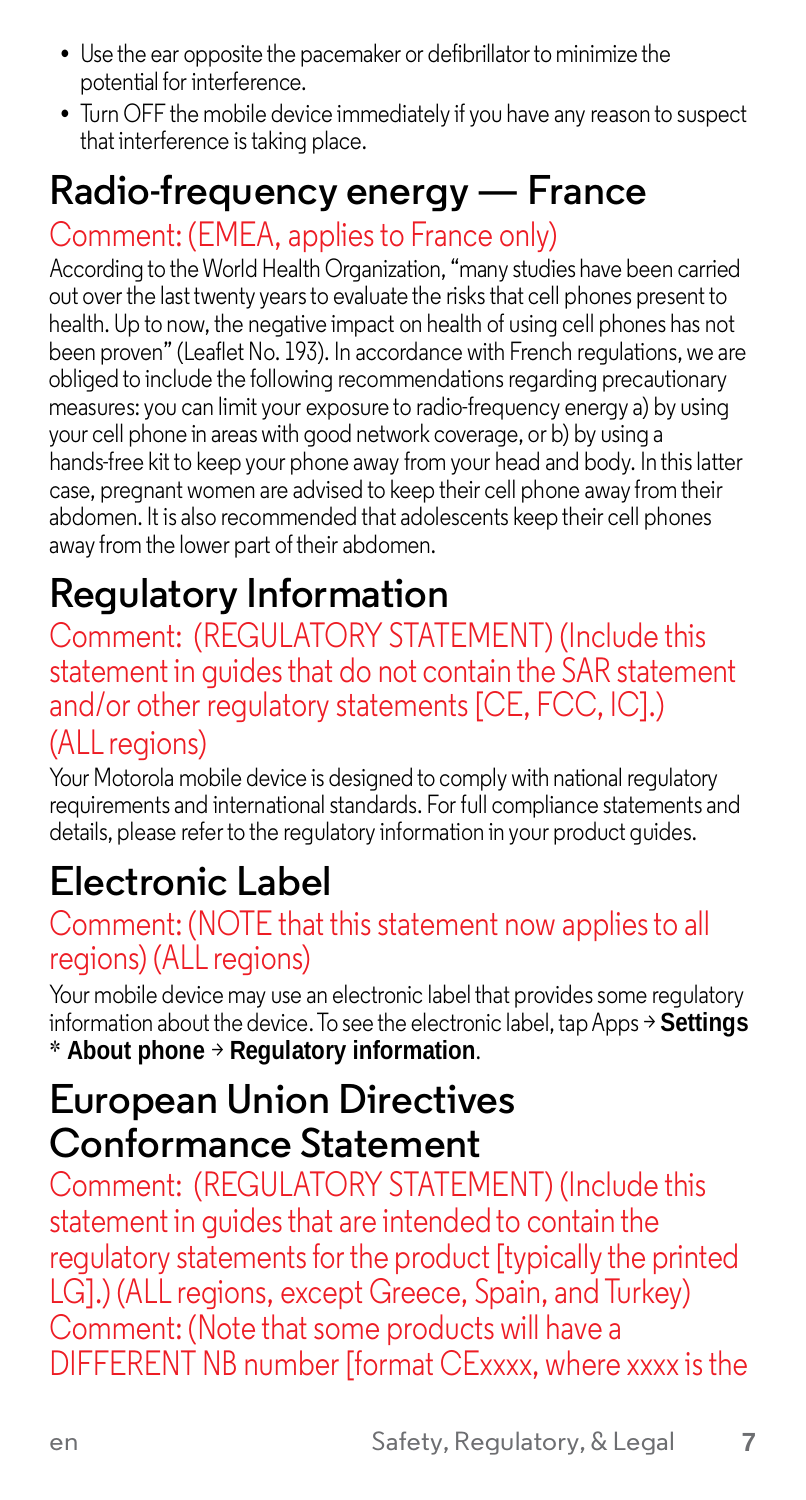#### NB number]. In these circumstances, update the CE graphics as needed to create PRODUCT SPECIFIC versions.)

The following CE compliance information is applicable to Motorola mobile devicesthat carry one of the following CE marks (numbers vary by device):

# $\epsilon$ **0168 0168**

Hereby, Motorola declaresthat this product is in compliance with:

- **•** The essential requirements and other relevant provisions of Directive 1999/5/EC
- **•** All other relevant EU Directives

For products that support Wi-Fi 802.11a/ac (as defined in your product information): Outside the United States, this device is restricted to indoor use when operating in the 5.15 to 5.35 GHz (802.11a/ac) Wi-Fi frequency band. The following gives an example of a typical Type name:



You can view your product's Declaration of Conformity (DoC) to Directive 1999/5/EC (to R&TTE Directive) at **[www.motorola.com/rtte](http://www.motorola.com/rtte)** (in English only). To find your DoC, enter the Type name from your product's label in the "Search" bar on the website.

Regulatory authorities within the EU may obtain compliance information by writing to: Product Safety and<br>Compliance, Motorola Mobility UK Ltd., Redwood, Crockford Lane, Chineham Business Park, Basingstoke, **RG24 8WQ, UNITED KINGDOM.**

# **Safety and Legal Information Technical Specifications**

Comment: (REGULATORY STATEMENT) (EMEA, applies to Turkey only)

| $\overline{\phantom{a}}$<br>----<br>on n<br>the control of the control of the con- | 0.000000<br>v<br>v<br>$\sim$<br>$\sim$ |
|------------------------------------------------------------------------------------|----------------------------------------|
|                                                                                    |                                        |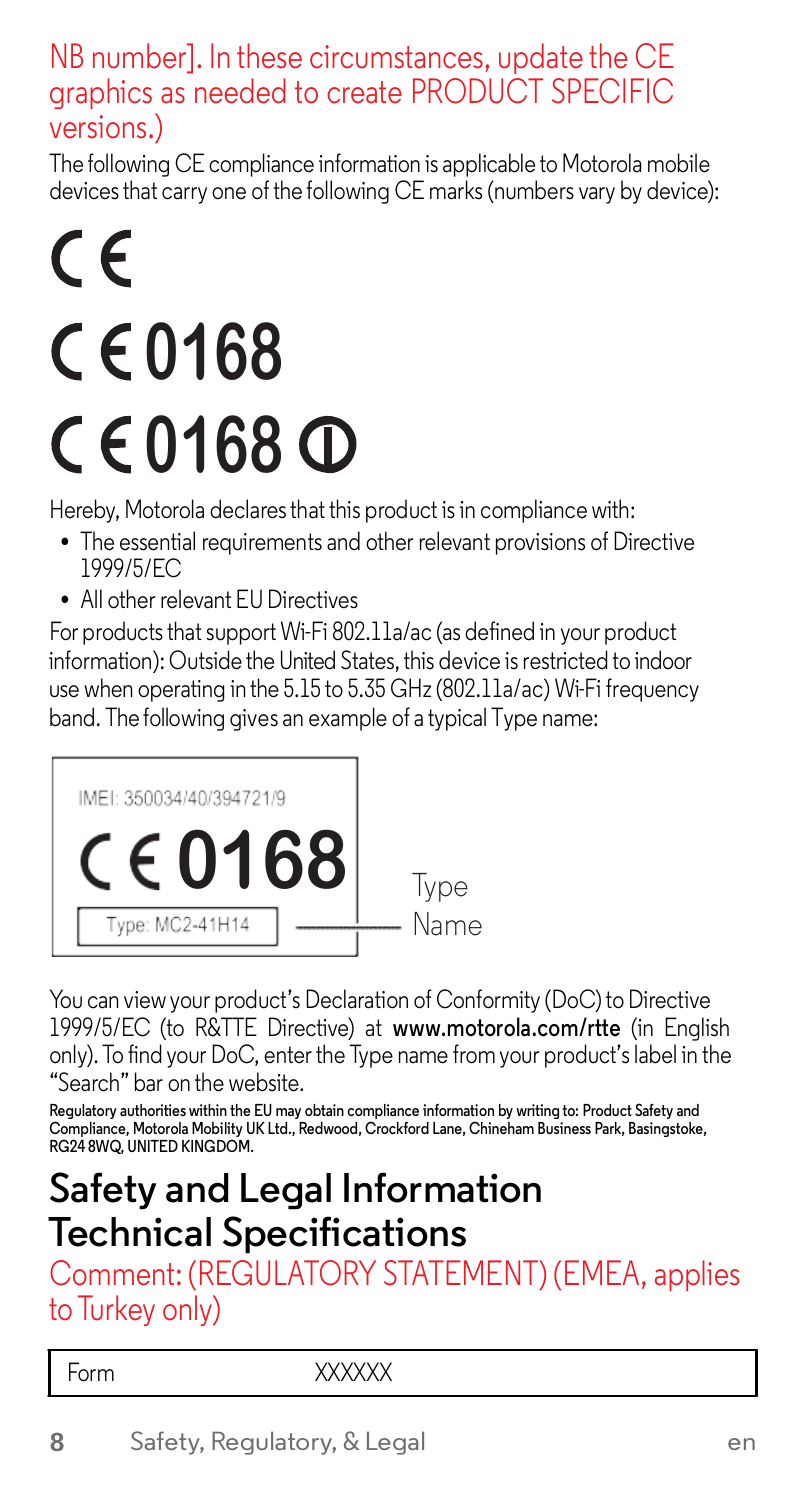| Band             | <b>XXXXXX</b> |
|------------------|---------------|
| Operating System | XXXXXX        |
| Size             | <b>XXXXXX</b> |
| Screen           | <b>XXXXXX</b> |
| Camera           | <b>XXXXXX</b> |
| Data Transfer    | <b>XXXXXX</b> |
| Sensor           | <b>XXXXXX</b> |
| Memory           | <b>XXXXXX</b> |
| Connection       | <b>XXXXXX</b> |
| Browser          | <b>XXXXXX</b> |
| Messaging        | <b>XXXXXX</b> |
| Video/Audio      | <b>XXXXXX</b> |
| Other            | <b>XXXXXX</b> |

This product has an expected service life of 5 (five) years as determined by the Turkish Ministry of Customs and Trade.

This device, containing all Turkish characters, complies with the ETSI TS 123.038V8.0.0 and ETSI TS 123.040V8.1.0 technicalspecifications as well as AEEE regulations.

**Importer Company**<br>Comment: (REGULATORY STATEMENT) (If necessary, replace the following address and telephone numbers with the correct information for your product.) (EMEA, applies to Turkey only)

Brightstar Telekomünikasyon ve Dağıtım Ltd. Şti. Ayazağa Mah. Cendere Yolu No: 9/10, 34396, Şişli, Istanbul, Turkey Tel.: +90 212 3322170 Fax: +90 212 3322177

### **Service Life**

This product has an expected service life of 5 (five) years as determined by the Turkish Ministry of Customs and Trade.

| This device can be operated in the following countries: |           |           |       |  |     |    |  |
|---------------------------------------------------------|-----------|-----------|-------|--|-----|----|--|
| AT                                                      | <b>BE</b> | <b>BG</b> | CH CY |  | ICZ | DE |  |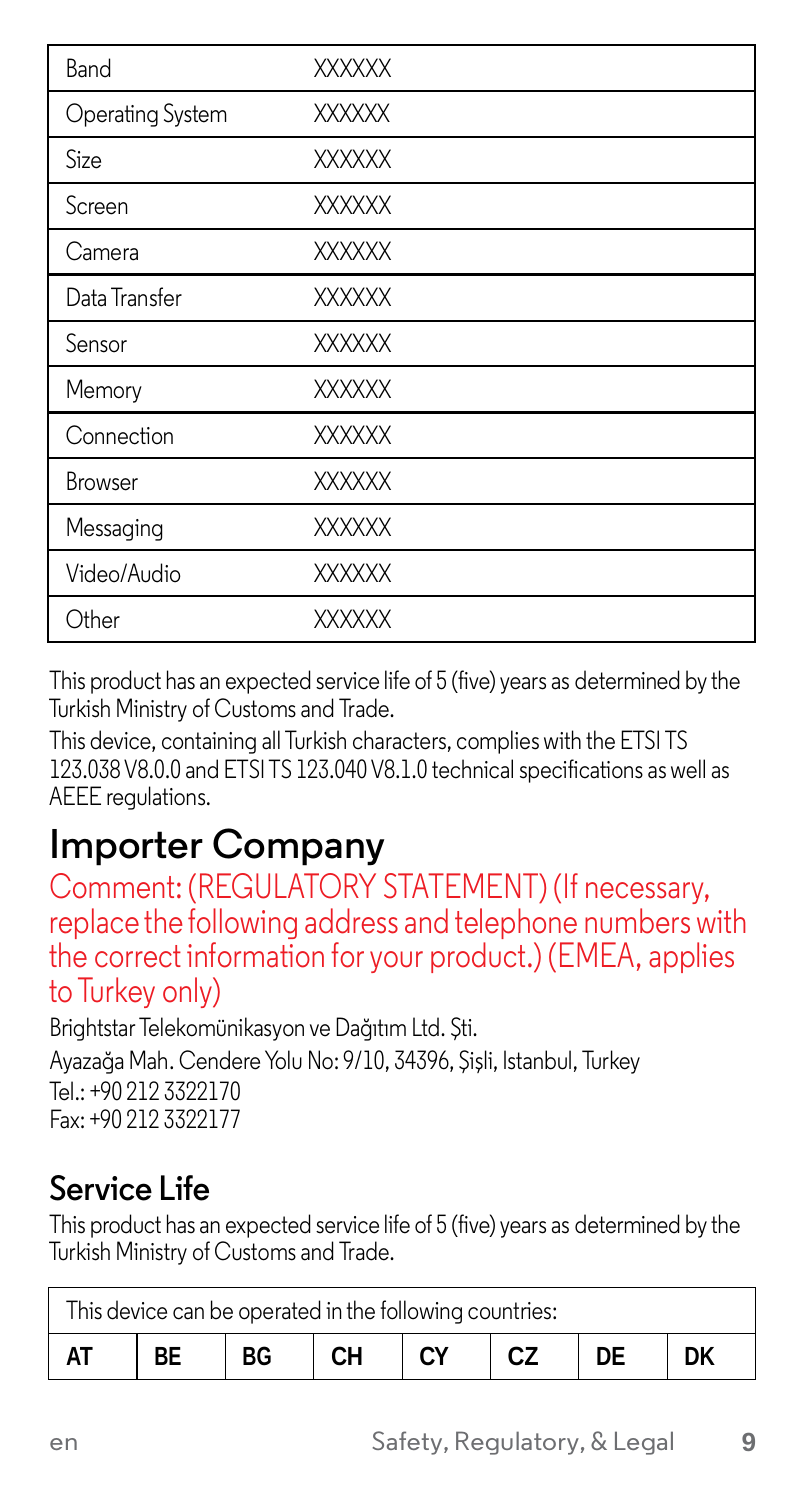| EE        | ES | FI | <b>FR</b> | GB        | GR | HU        | IE        |
|-----------|----|----|-----------|-----------|----|-----------|-----------|
| IT        | IS | п  | LT        | LU        | LV | <b>MT</b> | <b>NL</b> |
| <b>NO</b> | PL | PT | <b>RO</b> | <b>SE</b> | SI | <b>SK</b> | <b>TR</b> |

### **Declaration of Conformity**

This device, containing all Turkish characters, complies with the ETSI TS 123.038V8.0.0 and ETSI TS 123.040V8.1.0 technicalspecifications. It also complies with EEE regulations.

# **FCC Declaration of Conformity**

Comment: (REGULATORY STATEMENT) (Rarely used, remove by default. Use this statement for products

dusd1<sup>d</sup> as a Digital Device via the Declaration of **2016-11-04 10:38:51** Ontact PS&C to determine

whether this statement applies to your device.) (Include **this statement in guides that are intended to contain** the - this statement in guides that are intended to contain

This part includes product information, **LGD. ALL regions) Product Product and All regions**<br>e.g. product name, model number. So this whole part should be moved to LI. What is your ideas?

lares that the product: Product Name: XXXX Www.ber: XXXXXXXXXXXX FCC ID: XXXXXXXXX

iforms to the following regulations:  $\mathsf{FCC}$  Part 15, subpart B, section (a), 15.107(d) and section 15.1

# **FCC Notice to Users**

Comment: (REGULATORY STATEMENT) (This statement is used for all handset products, irrespective of marking.)<br>(Include this statement in quides that are intended to contain the regulatory statements for the product [typically the printed LG].) (ALL regions)

#### **The followingstatement appliestoall productsthat bearthe FCClogo and/or FCC ID on the product label.**

This equipment has been tested and found to comply with the limits for a Class B digital device, pursuant to part 15 of the FCC Rules. See 47 CFR Sec. 15.105(b).These limits are designed to provide reasonable protection against harmful interference in a residential installation. This equipment generates,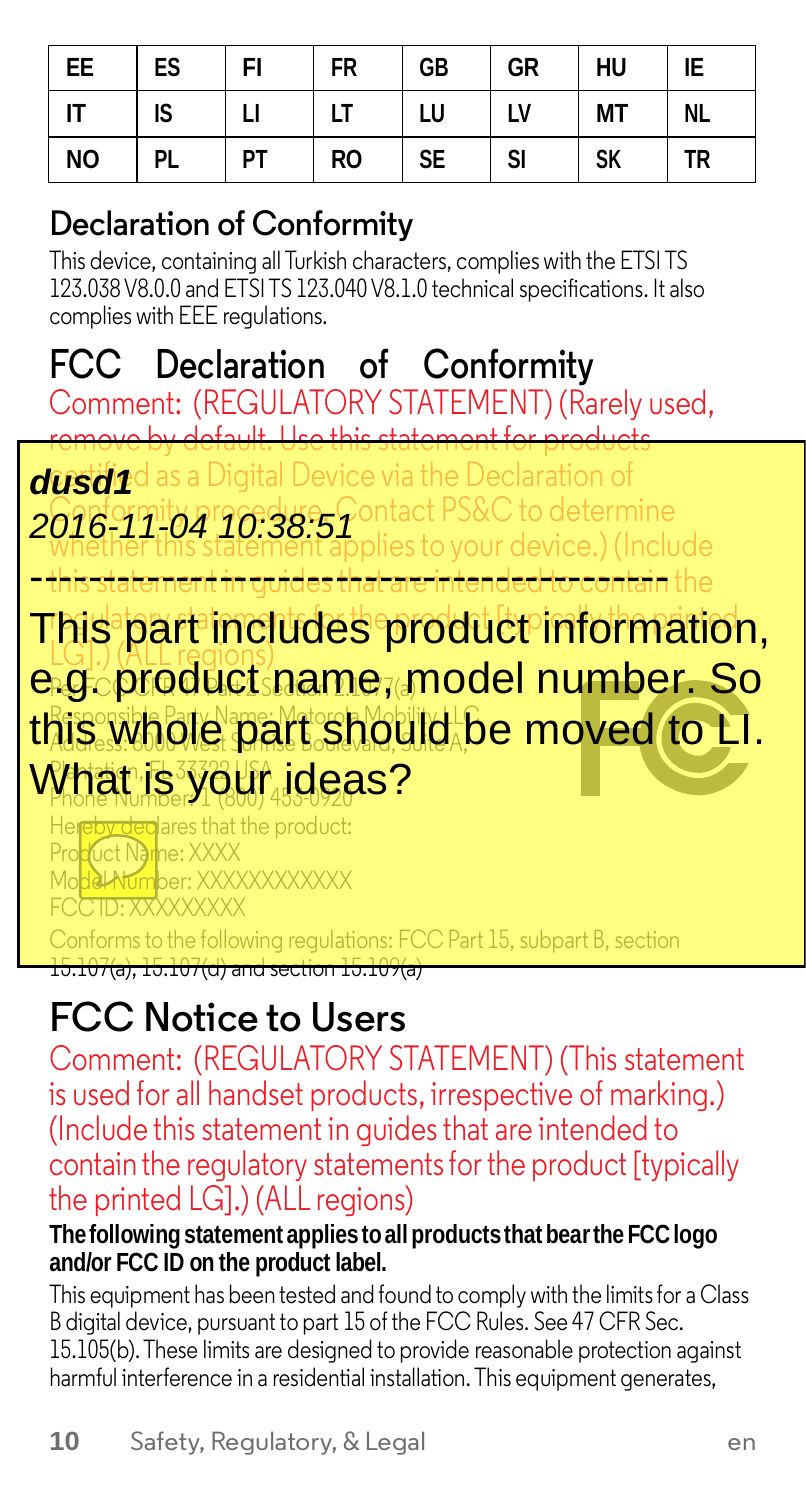uses and can radiate radio frequency energy and, if not installed and used in accordance with the instructions, may cause harmful interference to radio communications. However, there is no guarantee that interference will not occur in a particular installation. Ifthis equipment does cause harmful interference to radio or television reception, which can be determined by turning the equipment off and on, the user is encouraged to try to correct the interference by one or more of the following measures:

- **•** Reorient or relocate the receiving antenna.
- **•** Increase the separation between the equipment and the receiver.
- **•** Connect the equipment to an outlet on a circuit different fromthat to which the receiver is connected.

**•** Consult the dealer or an experienced radio/TV technician for help. This device complies with part 15 ofthe FCC Rules. Operation issubject to the following two conditions: (1) This device may not cause harmful interference, and (2) this device must accept any interference received, including interference that may cause undesired operation. See 47 CFR Sec. 15.19(a)(3). Motorola has not approved any changes or modifications to this device by the user. Any changes or modifications could void the user's authority to operate the equipment. See 47 CFR Sec. 15.21.

# **Industry Canada Notice to Users**

#### Comment: (REGULATORY STATEMENT) (Include this statement in guides that are intended to contain the regulatory statements for the product [typically the printed LG].) (NA only)

This device complies with Industry Canada licence-exempt RSS standard(s). Operation is subject to the following two conditions: (1) This device may not cause interference and (2) This device must accept any interference, including interference that may cause undesired operation of the device. See RSS-Gen, Section 8.4. This device complies with ICES-003 requirements for Class B ITE (Information Technology Equipment). C AN IC ES-3 (B)/NMB-3(B) For products that support Wi-Fi 802.11a/ac (as defined in your product information): Do not use your device outdoors while connected to an 802.11a/ac Wi-Fi network, or when using Mobile Hotspot or Wi-Fi Direct features in the 5 GHz band. Industry Canada prohibits outdoor use of Wi-Fi devices between 5.15 and 5.25 GHz, asthis may cause interference with the Mobile Satellite Service (MSS).

# **Software Notices**

Comment: (REGULATORY STATEMENT) (Include this regulatory statements for the product - [typically the printed LG].) (ALL regions)

**Warningagainstunlockingthebootloaderoraltering a product's operating system software:** Motorola strongly recommends against altering a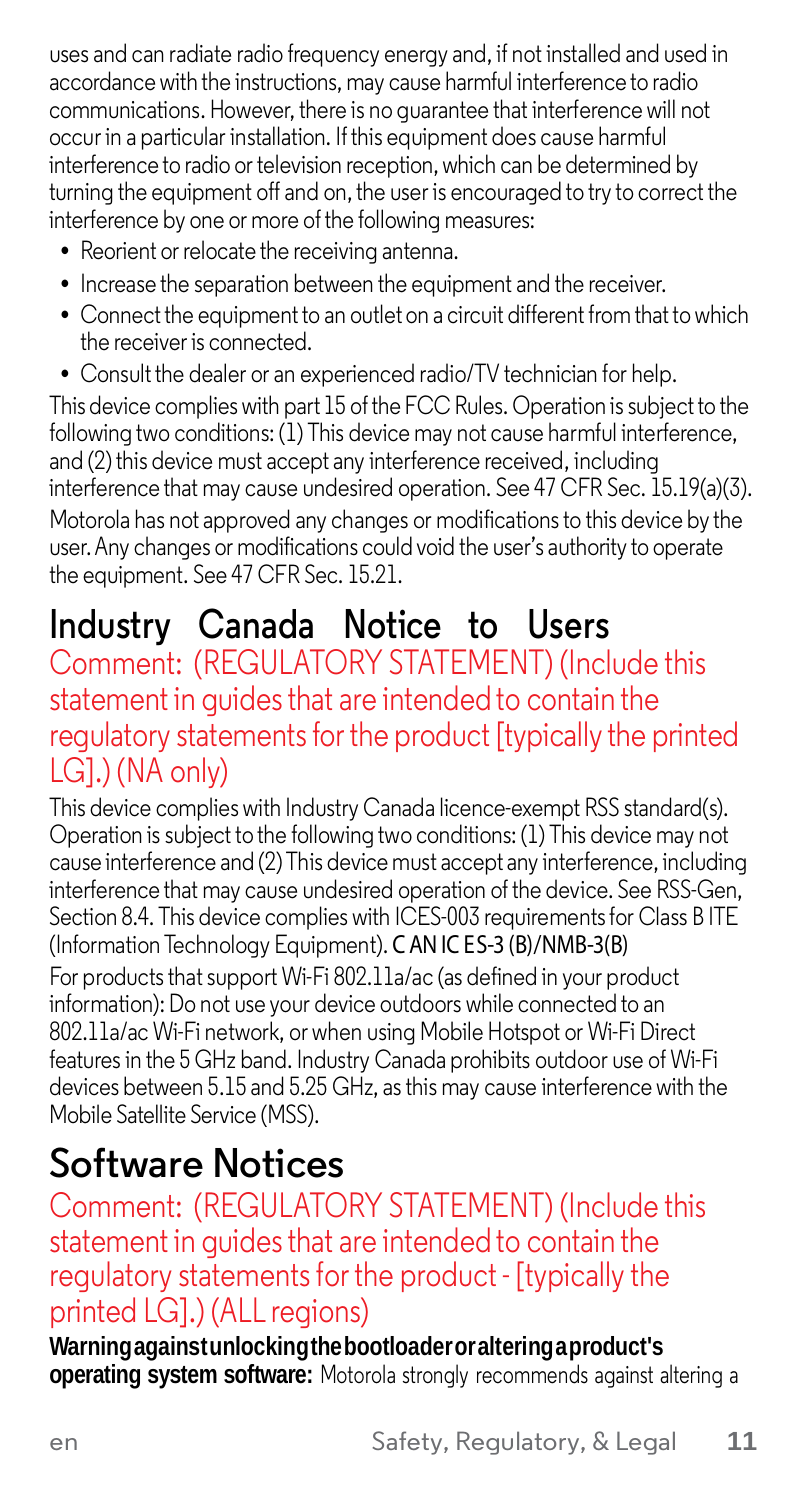product's operating system, which includes unlocking the bootloader, rooting a device or running any operating software other than the approved versions issued by Motorola and its partners. Such alterations may permanently damage your product, cause your product to be unsafe and/or cause your product to malfunction. In such cases, neither the product nor any damage resulting therefrom will be covered by warranty.

**Important FCCinformation:**Youmustnotmake orenable any changes to the product that will impact its FCC grant of equipment authorization. The FCC grant is based on the product's emission, modulation, and transmission characteristics, including: power levels, operating frequencies and bandwidths, SAR levels, duty-cycle, transmission modes (e.g., CDMA, GSM), and intended method of using the product (e.g., how the product is held or used in proximity to the body).A change to any of these factors will invalidate the FCC grant. It is illegal to operate a transmitting product without a valid grant.

# **Location Services**

#### Comment: (This statement is used for all handset products, irrespective of functionality.) (ALL regions)

Motorola mobile devices can provide information about their approximate location to applications, using sources including GPS, AGPS, and Wi-Fi. GPS (Global Positioning System) uses government-operated satellites that are subject to changesimplemented in accordance with Department of Defense policy and the Federal Radio Navigation Plan. These changes may affect the performance of location technology on your mobile device. AGPS (Assisted Global Positioning System) uses your wireless service provider's network to improve GPS performance. Airtime, data fees, and/or additional charges may apply in accordance with your service plan. Contact your wireless service provider for details. Your mobile device can also useWi-Fisignals to determine your approximate location, using information from known and available Wi-Fi networks.

Mobile devices transmit location-based information when connected to a wireless network orwhen using otherlocation technologieslike GPS. If you use applications that require location-based information such as driving directions, your mobile device will provide location information to them. These applications may share location information with third parties, including your wireless service provider, applications providers, Motorola, and other third parties providing services.

### **Emergency Calls**

When you make an emergency call, the cellular network may activate the AGPS technology in your mobile device to tell the emergency responders your approximate location.

AGPShaslimitationsand**mightnot workin your area**. Therefore:

- **•** Always tell the emergency responder your location to the best of your ability; and
- **•** Remain on the call for aslong asthe emergency responder instructs you.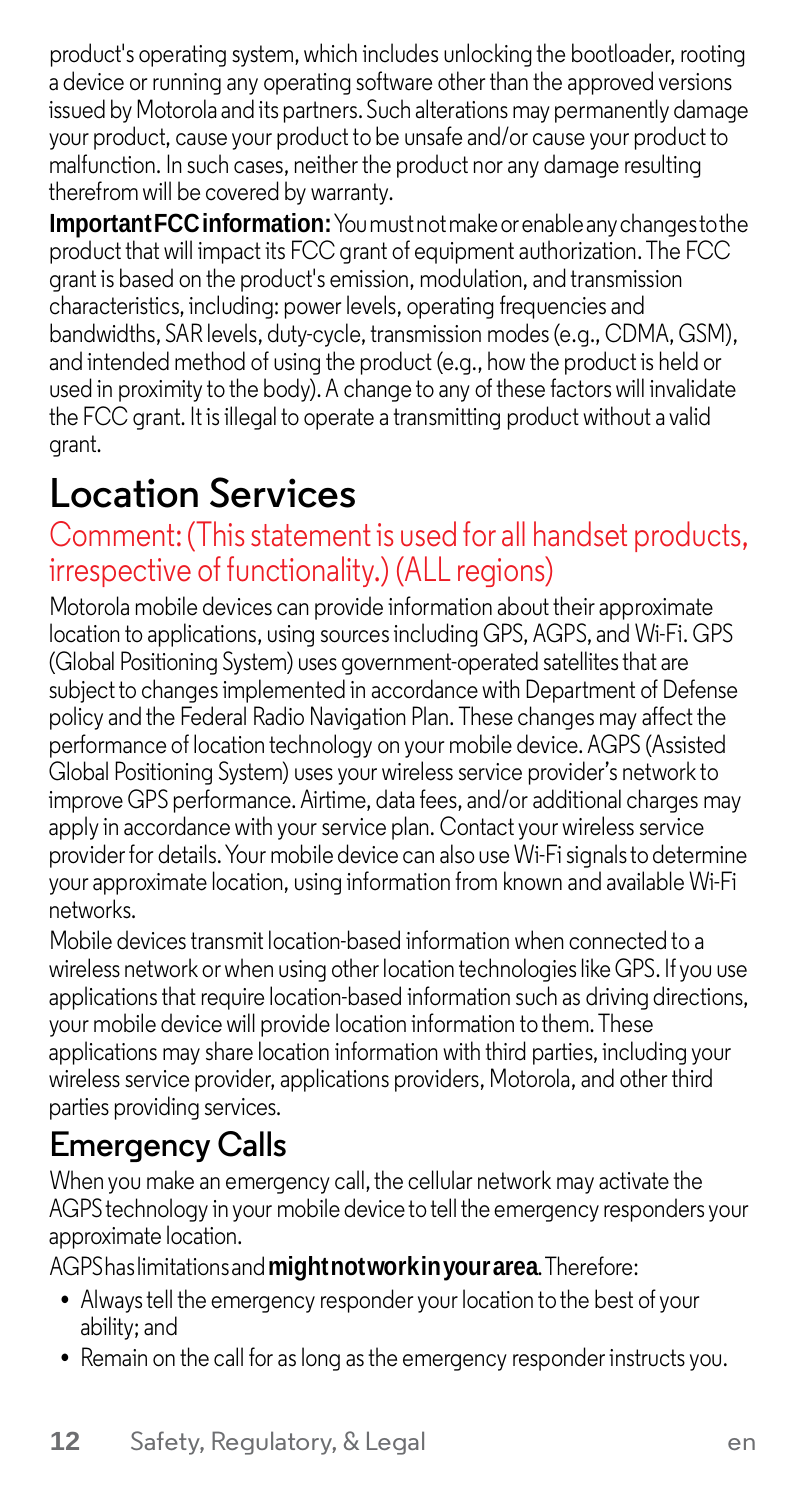# **Navigation**

#### Comment: (This statement is used for all handset products, irrespective of functionality.) (ALL regions)

If your Motorola mobile device provides navigation features, note that mapping information, directions, and other navigational data may contain inaccurate or incomplete data. In some countries, complete information may not be available. Therefore, you should visually confirmthat the navigational instructions are consistent with what you see. All drivers should pay attention to road conditions, closures, traffic, and all other factors that may impact driving. Always obey posted road signs.

# **Privacy & Data Security**

#### Comment: (ALL regions)

Motorola understands that privacy and data security are important to everyone. Because some features of your mobile device may affect your privacy or data security, please follow these recommendations to enhance protection of your information:

- **• Monitor access:** Keep your mobile device with you and don't leave it where others may have unmonitored access. Use your device's security and lock features, where available.
- **• Keep software up to date:** If Motorolaor a software/application vendor releases a patch or software fix for your mobile device that updates the device's security, install it as soon as possible.
- **• Secure Personal Information:** Your mobile device can store personal information in various locations, including a SIM card, memory card, and phone memory. Be sure to remove or clear all personal information before you recycle, return, or give away your device. You can also backup your personal data to transfer to a new device.

**Note:** For information on how to backup or wipe data from your mobile device, go to **[www.motorola.com/support](http://www.motorola.com/support)**

- **• Onlineaccounts:**Somemobile devices provide a Motorolaonline account. Go to your account for information on how to manage the account, and how to use security features such as remote wipe and device location (where available).
- **• Applicationsandupdates:**Choose yourappsandupdatescarefully, and install from trusted sources only. Some apps can impact your mobile device's performance and/or have access to private information including account details, call data, location details, and network resources.
- **• Wireless:** Formobile devices with Wi-Fi features, only connect to trusted Wi-Fi networks. Also, when using your device as a hotspot (where available), use network security. These precautions will help prevent unauthorized access to your device.
- **• Location-based information:** Mobile devices enabled with location-based technologies such as GPS, AGPS or Wi-Fi, can transmit location-based information. See "Location Services" for more details.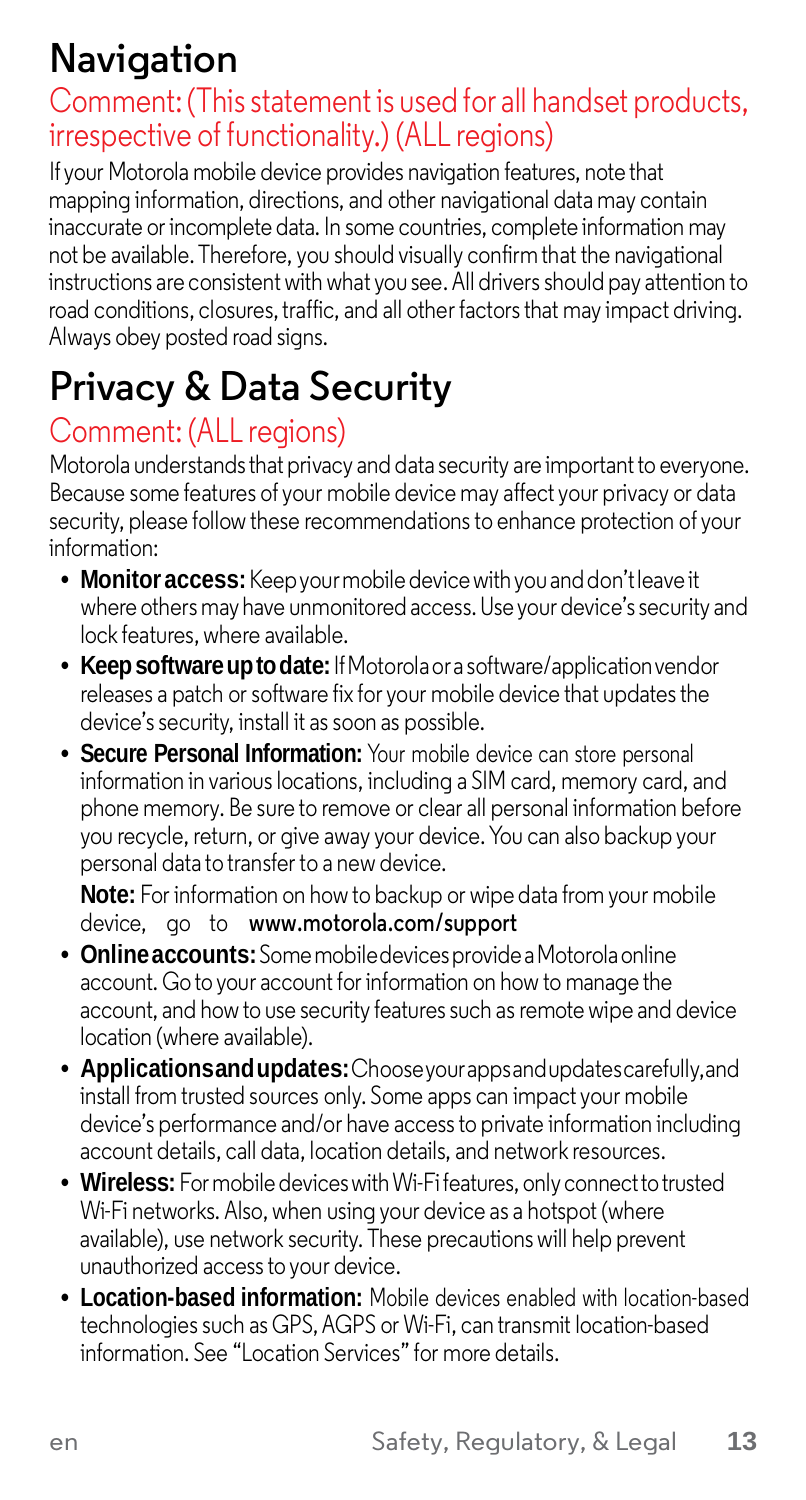**• Other information your device may transmit:** Your mobile device may also transmit testing and other diagnostic (including location-based) information, and other non-personal information to Motorola or other third-party servers. Thisinformation is used to help improve products and services offered by Motorola.

If you have further questions about how usingyour mobile device may impact your privacy or data security, please contact Motorola at **[privacy@motorola.com](mailto:privacy@motorola.com)**, or contact your service provider.

# **Disposal & Recycling**

# Comment: (ALL regions, except BRAZIL)

# **Mobile Devices &Accessories**

Please don't dispose of mobile devices or electrical accessories (such as chargers, headsets, or batteries)withyour householdwaste. **Warning:Neverdisposeofbatteries, eitherseparatelyorwithin amobile device, ina fire becausethey may explode.** Mobile

devices or electrical accessories should be disposed of in accordance with the national collection and recycling schemes operated by your local or regional authority.Or, you may return unwanted Motorola mobile devices and electrical accessories to any Motorola Approved Service Center in your region. For details on approved national recycling schemes and Motorola recycling activities, go to: **[www.motorola.com/recycling](http://www.motorola.com/recycling)**. This product is RoHS compliant.

# **Packaging & Product Guides**

Product packaging and product guides should only be disposed of in accordance with national collection and recycling requirements. Please contact your regional authorities for more details.

# **Disposal & Recycling**

# Comment: (BRAZIL only)

# **Battery Recycling**

Do not dispose of batteries in a fire; they may explode. Proper battery disposal isimportant to yoursafety and also to the environment and can be done at various locations, such as stores and service providers, among others

# **Recycling Mobile Devices and Accessories**

Do not dispose of mobile devices or electrical accessories (such as chargers, headphones or batteries) in household waste or by burning. The appropriate solution isto return mobile devices, batteries or accessories at any authorized Motorola dealer in your region or dispose of them in ECOMOTO program bins, which meet PNRS (Política nacional de resíduos sólidos —Brazilian national solid waste policy) requirements and other current legislation.



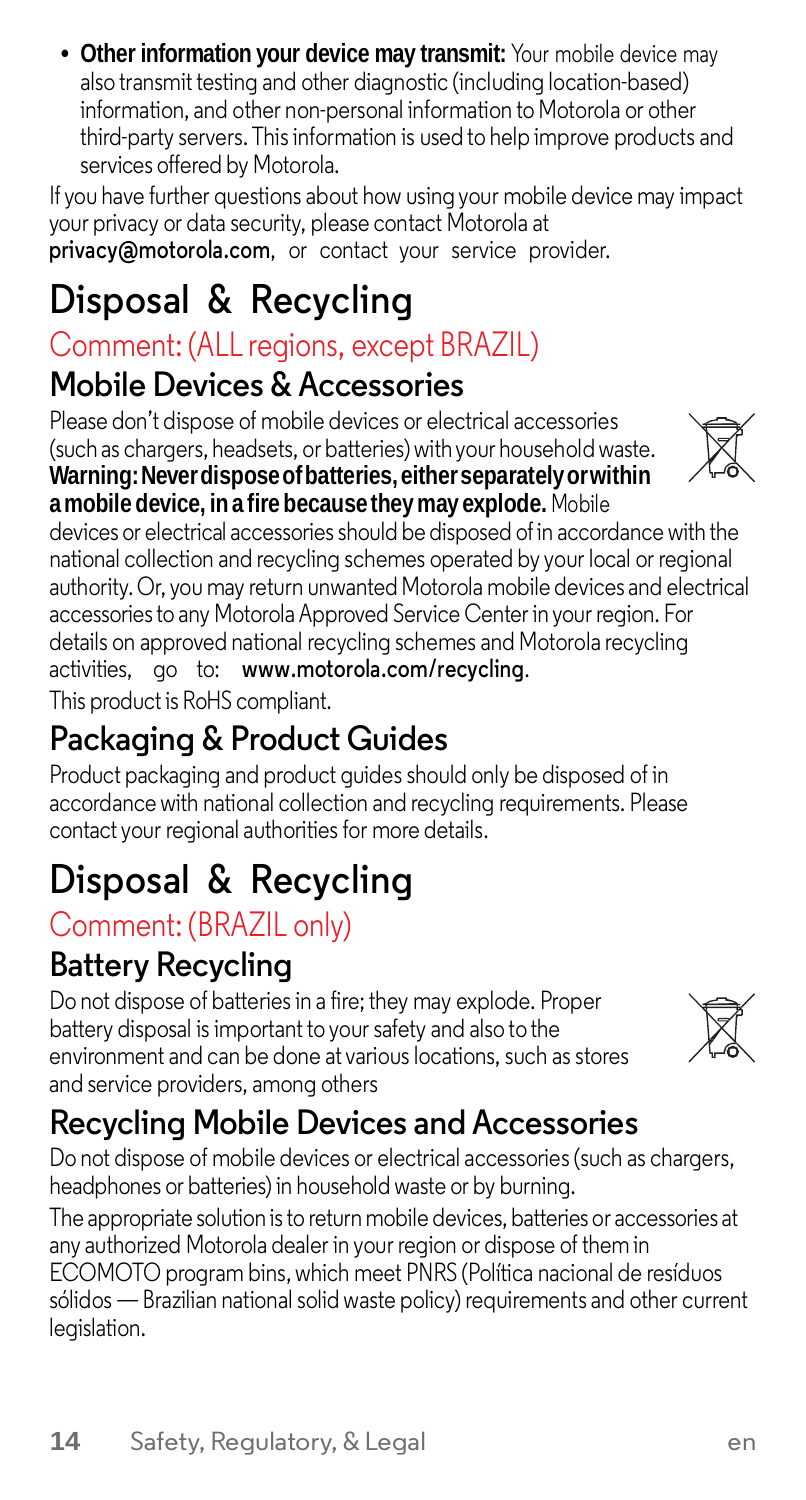To access a list of the locationsforsafe disposal of mobile devices, batteries and accessories, refer to this page: **[www.motorola.com/recycling](http://www.motorola.com/recycling)**. This product is RoHS compliant.

#### **Instructions for Appropriate Environmental Disposal**

- 1. Look for one of the recycling bins. You can check the locations of the bins here: **[www.motorola.com/recycling](http://www.motorola.com/recycling)**.
- 2. Remove the SIM Card and, if necessary, disable your cell phone with the operator.
- 3. Remove or delete your personal data from the cell phone.
- 4. Disconnect the cell phone before disposing of it in a recycling bin.

# **Recycling Packaging**

All packaging from Motorola devices can be recycled and can be disposed of atselective collection points. Important: When disposing of your mobile device, battery or accessory in a recycling bin, you acknowledge and agree that you are giving the discarded items, irrevocably, permanently and irreversibly, to the reverse logistics system manager, and that any data that may be stored on the handset and/or accessories will be destroyed in the recycling process, so requests for recovery of this data cannot be met in any circumstances, with the manufacturers and/orthird parties appointed by them being completely exempt from any type of liability or duty to provide compensation.

# **Battery Recycling**

### Comment: (NA only)

Motorola Mobility participatesin the Call2Recycle program. Rechargeable batteries from Motorola products (such as lithium ion batteries) can be recycled free of charge at any of theCall2Recycle's more than 30,000 drop-off locationsin the US and Canada. To learn more about the Call2Recycle programand locatea battery recyclinglocation nearyou, call 1-800-822-8837 toll free or visit **<http://www.call2recycle.org/>**



# **China Management Method (China RoHS)**

# Comment: (Statement required for products sold in the People's Republic of China.) (ASIA, applies to PRC only)<br>The disclosure table and symbols below are provided in accordance with

Section 5 & 6 of the People's Republic of China's "Electronic Industry Marking Standard for Control of Pollution Caused by Electronic Information Products."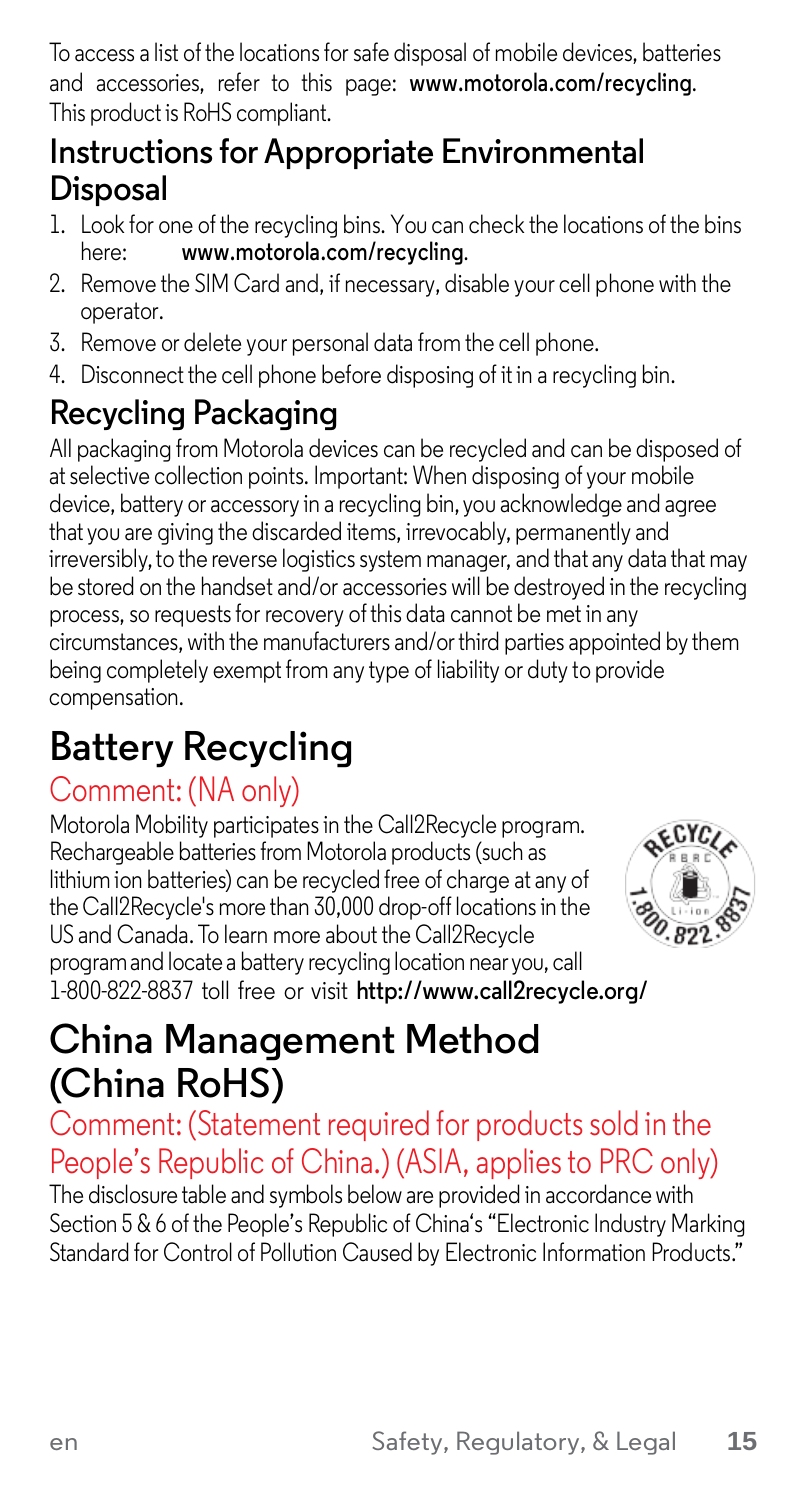The disclosure table and symbols shown below coverthe electronic information product (EIP) supplied.

| Description<br>Hazardous and poisonous elements:                                                                                                                                                                                                                                                                         |           |                         |           |          |                 |                 |  |
|--------------------------------------------------------------------------------------------------------------------------------------------------------------------------------------------------------------------------------------------------------------------------------------------------------------------------|-----------|-------------------------|-----------|----------|-----------------|-----------------|--|
|                                                                                                                                                                                                                                                                                                                          | 顥<br>(Pb) | IJ<br>(H <sub>a</sub> ) | 駟<br>(Cd) | $(Cr6+)$ | a(U)疐思<br>'PBB) | ⊿⑪⊖典據<br>(PBDE) |  |
| <b>0:</b> Indicates any poisonous or hazardous elements within the product are<br>below the limits set by the following standard: SJ/T 11363-2006<br>x: Indicates poisonous or hazardous elements for at least one component<br>within the product are above the limits set by the following standard:<br>SJ/T11363-2006 |           |                         |           |          |                 |                 |  |
| Cellular<br>Phone                                                                                                                                                                                                                                                                                                        | X         | O                       | n         | O        | O               | O               |  |
| Battery                                                                                                                                                                                                                                                                                                                  | X         | X                       | x         | x        |                 | x               |  |
| Accessories                                                                                                                                                                                                                                                                                                              | X         | O                       | O         | O        | O               | O               |  |

The symbol below indicates the EIP and accessories (except battery) are recyclable, and the number denotesthe Environmental FriendlyUse Period for the EIP.



# **Hearing Aid Compatibility in the US**

Comment: (If necessary, update the menu navigation instructionsto locate the hearing aid compatibility feature on the phone.) (NA and Puerto Rico only)

In the US, specific hearing aid compatibility (HAC) performance ratings can help clarify how certain wireless phones and hearing aids may perform together. HAC compliant wireless phones are capable of working with hearing aidsthat have a minimal immunity rating of at least 2. The immunity rating indicates how susceptible a hearing aid isto picking



up interference from a digital wireless phone. It can rate the performance of the hearing aid for either microphone and/ortelecoil coupling. Some hearing aids are more immune than othersto thisinterference noise, and phones also vary in the amount of interference they generate. The US performance rating system for HAC compliant wireless phonesis asfollows:

The "M" (microphone) indicatesthatthe product has been tested and rated for acoustic coupling. The "T" (telecoil) represents that the product has been tested and rated for inductive coupling. The higher the "M" or "T" rating, the lesslikely the hearing aid user will experience interference when the hearing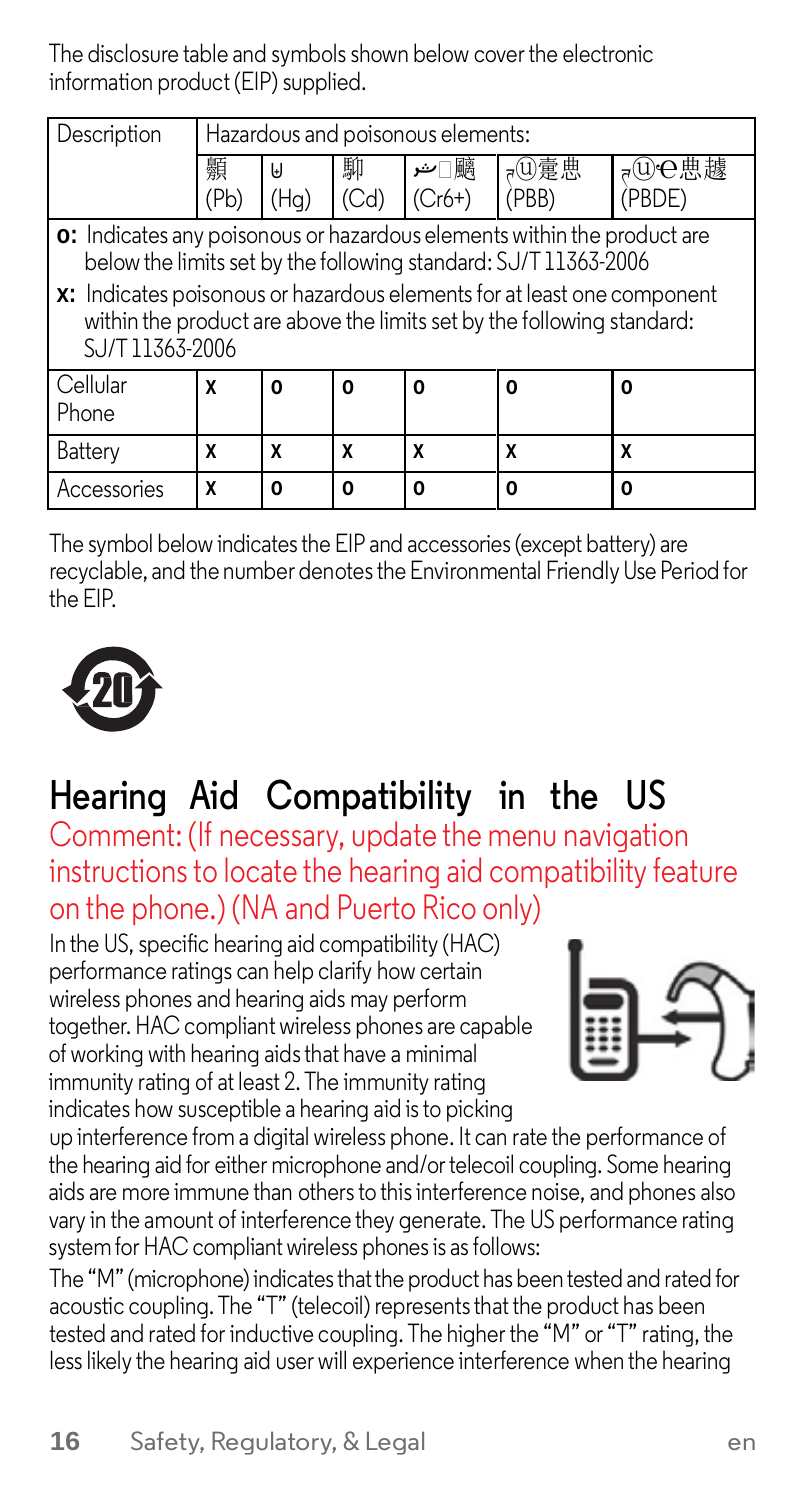aid is set to the respective microphone ortelecoil mode. The highest valuesto date are 3 and 4 (e.g., "M4" or "M3/T3").

To determine if a product israted for HAC, please look for the HAC rating or logo on the phone's packaging. For a list of current HAC models, visit **[www.motorola.com/hacphones](http://www.motorola.com/hacphones)**.

Results will vary depending on the user's hearing aid and hearing loss. If your hearing aid happensto be vulnerable to interference, you may not be able to use a rated phone successfully. Trying out the phone with your hearing device isthe best way to evaluate it for your personal needs. To couple the device to yourtelecoil equipped hearing aid, switch your hearing aid to the "T" or telecoil setting. Then, enable the 'Hearing Aid' mode feature on your Motorola phone with the following sequence: Apps > **Phone** > **Menu** > **Settings** \* **Calls**>**Hearingaids**.

Motorola Mobility hearing aid compatible phones have been tested and rated for use with hearing aids for some of the wireless technologies that it uses. However, there may be some newer wireless technologies used in this phone that have not been tested yet for use with hearing aids. It isimportant to try the different features of this phone thoroughly and in different locations, using your hearing aid or cochlear implant, to determine if you hear any interfering noise. Contact your service provider or Motorola for information on hearing aid compatibility. If you have questions about return or exchange policies, contact yourservice provider or phone retailer.

# **Software Copyright**

#### Comment: (ALL regions)

Motorola products may include copyrighted Motorola and third-party software stored in semiconductor memories or other media. Lawsin the United States and other countries preserve for Motorola and third-party software providers certain exclusive rights for copyrighted software, such as the exclusive rights to distribute or reproduce the copyrighted software.Accordingly, any copyrighted software contained in Motorola products may not be modified, reverse-engineered, distributed, or reproduced in any mannerto the extent allowed by law. Furthermore, the purchase of Motorola products shall not be deemed to grant either directly or by implication, estoppel, or otherwise, any license underthe copyrights, patents, or patent applications of Motorola or any third-party software provider, except forthe normal, non-exclusive, royalty-free license to use that arises by operation of law in the sale of a product.

# **Content Copyright**

#### Comment: (ALL regions)

The unauthorized copying of copyrighted materialsis contrary to the provisions of the Copyright Laws of the United States and other countries. This device is intended solely for copying non-copyrighted materials, materials in which you own the copyright, or materials which you are authorized or legally permitted to copy. If you are uncertain about your right to copy any material, please contact your legal advisor.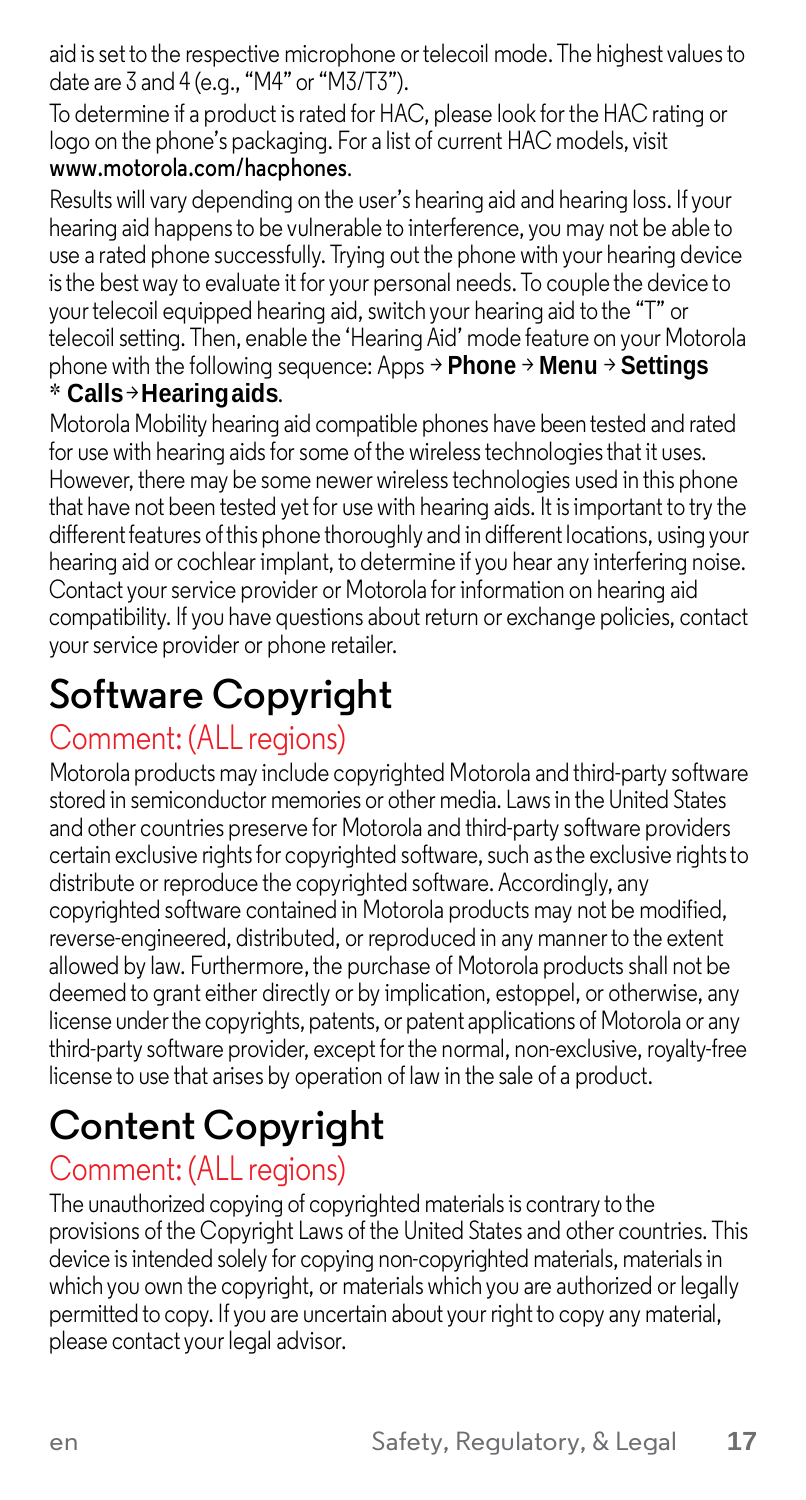# **Open Source Software Information**

Comment: (Include this statement if theAndroid phone or accessory smart device uses open source software code. If necessary, update the menu navigation instructionsto locate the "Open source licenses" file on the device.) (ALL regions)

To obtain acopy of any source code being made publicly available by Motorola related to software used in this Motorola mobile device, go to **developer.motorola.com** (in English only).

Motorola has created the **developer.motorola.com** website to serve as a portal for interaction with the software community-at-large.

To view additional information regarding licenses, acknowledgments and required copyright noticesfor open source packages used in this Motorola device, go to Apps > **Settings** > **About phone** > **Legal information** \* **Open source licenses**. In addition, this Motorola device may include self-contained applications that present supplemental notices for open source packages used in those applications.

# **Export Law Assurances**

### Comment: (NA only)

This product is controlled under the export regulations of the United States of America and Canada. The Governments of the United States of America and Canada may restrict the exportation or re-exportation ofthis product to certain destinations. For further information contact the U.S. Department of Commerce or the Canadian Department of Foreign Affairs and International Trade.

# **Service & Repairs**

#### Comment: (Android products only - MD handsets) (NAonly)

If you have questions or need assistance, we're here to help.

Go to **[www.motorola.com/support](http://www.motorola.com/support%2Cwhereyou)**, where you can select from a number of customer care options.You can also contact the Motorola Customer Support Center at 1-800-734-5870 (United States), 1-888-390-6456 (TTY/TDD United Statesfor hearing impaired), or 1-800-461-4575 (Canada).

#### Comment: (Non-Android products - MD handsets) (NAonly)

If you have questions or need assistance, we're here to help.

Go to **[www.motorola.com/support](http://www.motorola.com/support%2Cwhereyou)**, where you can select from a number of customer care options.You can also contact the Motorola Customer Support Center at 1-800-331-6456 (United States), 1-888-390-6456 (TTY/TDD United Statesfor hearing impaired), or 1-800-461-4575 (Canada).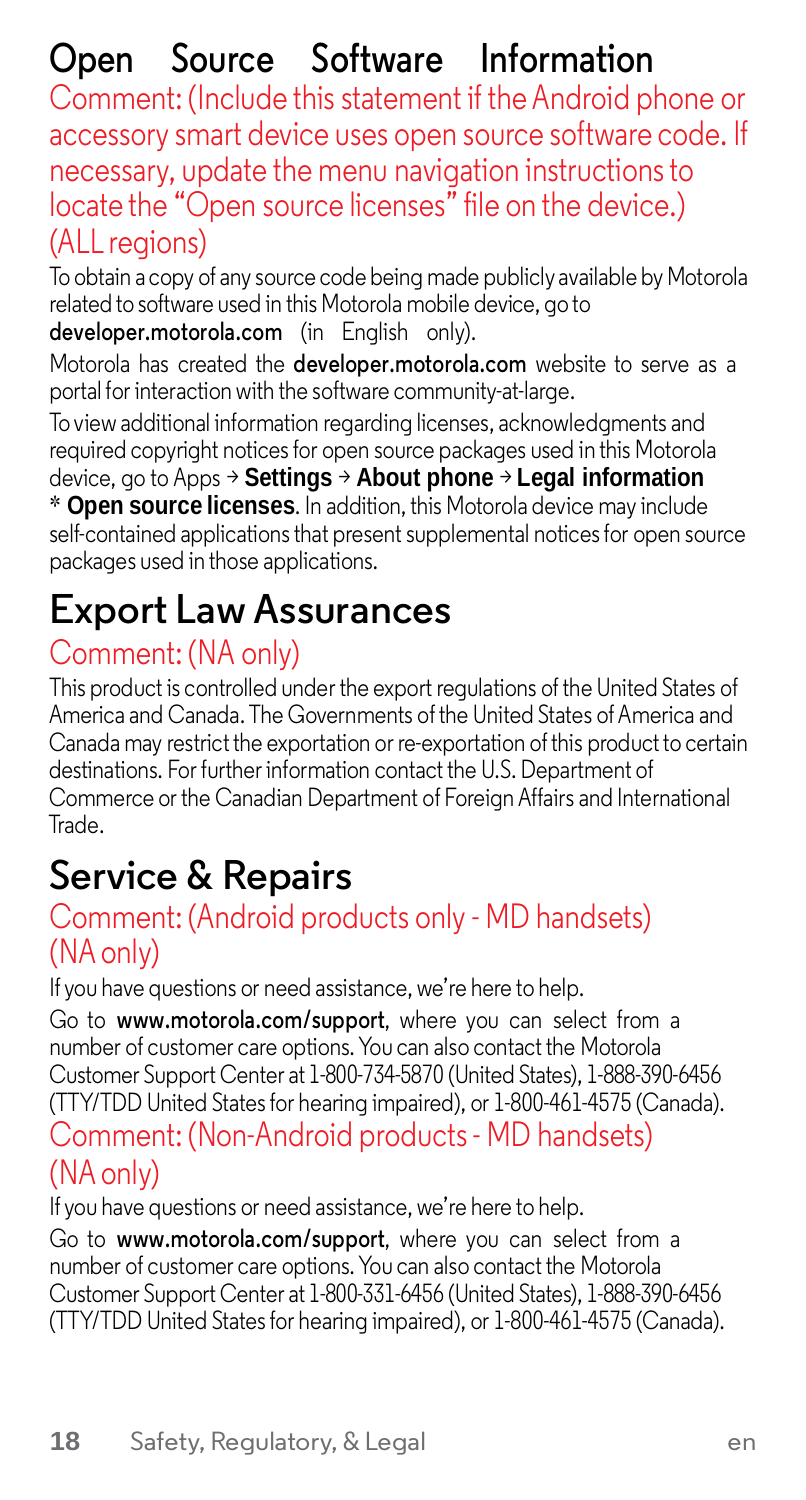#### Comment: (MD handsets - Regionsto localize numbers and URLs) (EMEA, ASIA (except China), TAK)

If you have questions or need assistance, we're here to help. Go to **[www.motorola.com/support](http://www.motorola.com/support%2Cwhereyou)**, where you can select from a number of customer care options.You can also contact the Motorola Customer Support Center at 1-800-331-6456 (United States), 1-888-390-6456 (TTY/TDD United Statesfor hearing impaired), or 1-800-461-4575 (Canada). Comment: (LA only)

#### If you have questions or need assistance, we're here to help.

Go to **[www.motorola.com/support](http://www.motorola.com/support%2Cwhereyou)**, where you can select from a number of customer care options.You can also contact the Motorola Customer Support Center at 0800 666 8676 (Argentina), 800-201-442 (Chile), 01-800-700-1504 (Colombia), 01 800 021 0000 (México), 0800-100-4289 (Venezuela), or 0-800-52-470 (Perú).

#### Comment: (BRAZIL only)

If you have questions or need assistance, we're here to help. Go to **[www.motorola.com.br/suporte](http://www.motorola.com.br/suporte%2Cwhereyou)**, where you can select from a number of customer care options.You can also contact us: For Metropolitan Areas and National Capital Regions, call 4002-1244 For other locations, call 0800-773-1244

#### **[www.motorola.com/br/servicos/sam/pcs/](http://www.motorola.com/br/servicos/sam/pcs/)** Comment:

### (China only)

If you have questions or need assistance, we're here to help. Go to **[www.motorola.com/cn](http://www.motorola.com/cn%2Cwhereyou)**, where you can select from a number of customer care options.You can also contact the Motorola Customer Support Center at 400-889-9090 (China).

### **How to Obtain Service or Other Information**

#### Comment: (ALL devices) (ALL regions)

- 1. Please access and review the online Customer Support section of Motorola's consumer website prior to requesting warranty service.
- 2. If the Product is still not functioning properly after making use of this resource, please contact the Warrantor listed at the Motorola website or the contact information for the corresponding location.
- 3. A representative of Motorola, or of a Motorola Authorized Repair Center, will help determine whether your Product requires service. You may be required to download, or otherwise obtain and acceptsoftware updates from Motorola or a Motorola Authorized Repair Center. You are responsible for any applicable carrier service fees incurred while obtaining the required downloads. Complying with the warranty process, repair instructions and accepting such software updates is required in order to receive additional warranty support.
- 4. If the software update doesn't fix the problem, you will receive instructions on how to ship the Product to a MotorolaAuthorized Repair Center or other entity.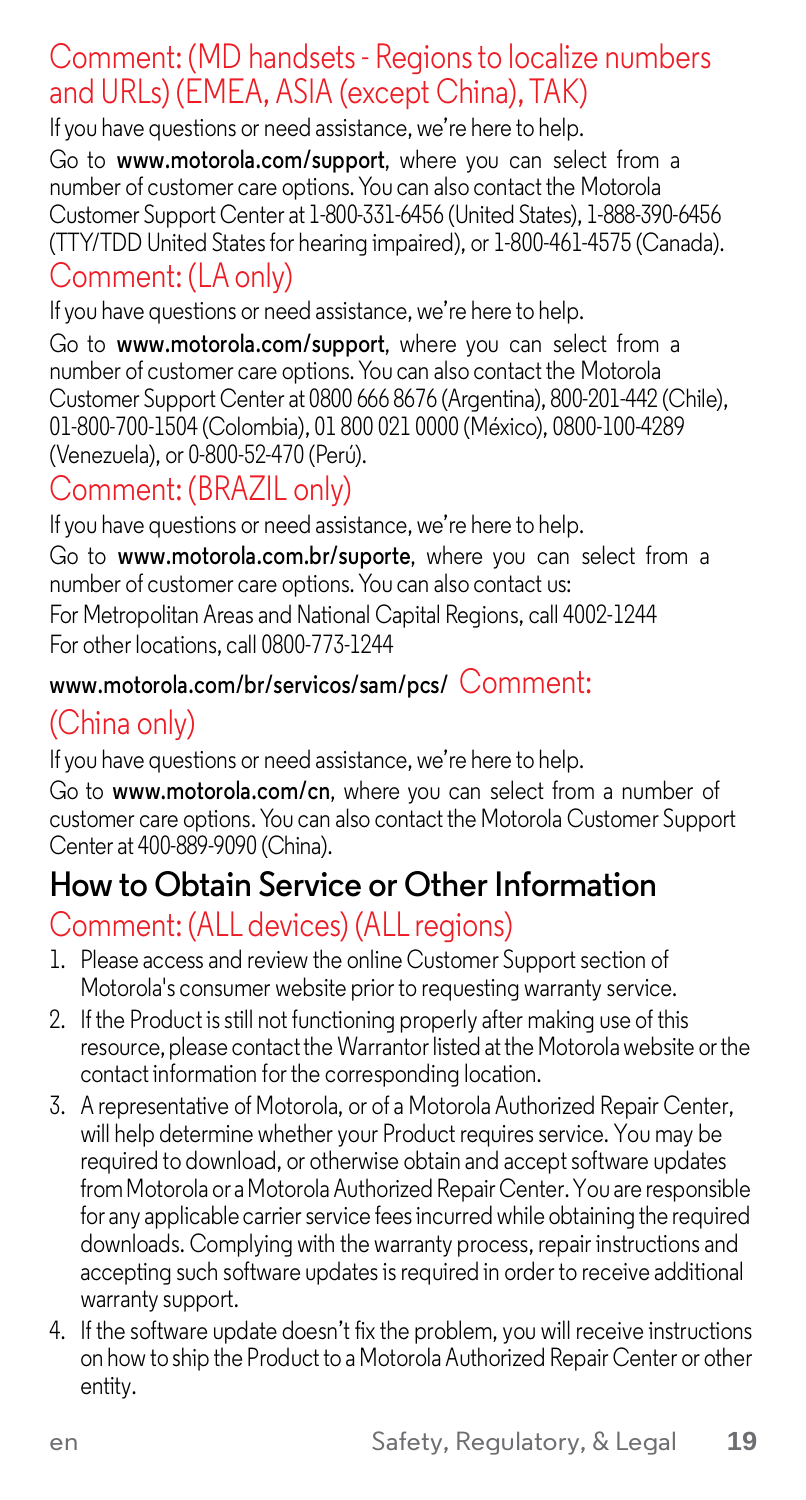5. To obtainwarranty service, aspermittedby applicablelaw, you arerequired to include: (a) a copy of your receipt, bill of sale or other comparable proof of purchase; (b) a written description of the problem; (c) the name of your service provider, if applicable; (d) your address and telephone number. In the event the Product is not covered by the Motorola Limited Warranty, Motorola will inform the consumer of the availability, price and other conditions applicable to the repair of the Product.

**To obtain service or other information, please access and review the onlineCustomerSupportsectionofMotorola'sconsumerwebsiteat [www.motorola.com](http://www.motorola.com/).**

# **MOTOROLA MOBILITY LLC GLOBAL LIMITED WARRANTY MOBILE PHONES**

Comment: (Use this "Global Warranty" for all regions. Single warranty covers rugged and non-rugged products. Country specific modifications can be made during localization.) (ALL regions)

#### **What does this LimitedWarranty cover?**

Motorola Mobility LLC, or its subsidiaries, ("Motorola") warrants to the original consumer purchaser("**you**") thatthe Mobile Phone accompanyingthis warranty,andanyin-box accessorieswhichaccompanyit(the"**Products**"),will be free of substantial defects in material and workmanship for a period of 12 months from the date of original consumer purchase ("**Warranty Period**") provided that the Products are used for normal consumer purposes. Repairs made by Motorola or its authorized agent underthis Limited Warranty ("Warranty Service") are covered for the balance of the original Warranty Period, or 90 days from the date of Warranty Service, whichever is longer. This Limited Warranty covers only a purchase of new Productsfrom Motorola or an authorized reseller or authorized distributor of Motorola Products which are accompanied in-box by this written Limited Warranty. This Limited Warranty is

personal to you and not transferable. No retailer or other third party is authorized to make any representations on behalf of Motorola orto modify this Limited Warranty.

Additional warranty coverage for those Products that contain the ShatterShield™Display System:The ShatterShield™ display system is made up of 3 separate components; the display, embedded lens, and a consumer-replaceable protective lens.The display and embedded lens are warranted against shattering and cracking for four (4) years from the original date of consumer purchase. The consumer-replaceable protective lensis not covered by this Limited Warranty, but should always be in place to prevent scratches and other damage to the underlying components.All other limitations andexclusionscontainedin this LimitedWarranty (see"**Whatisnot covered**" section below), including scratches and other cosmetic damage,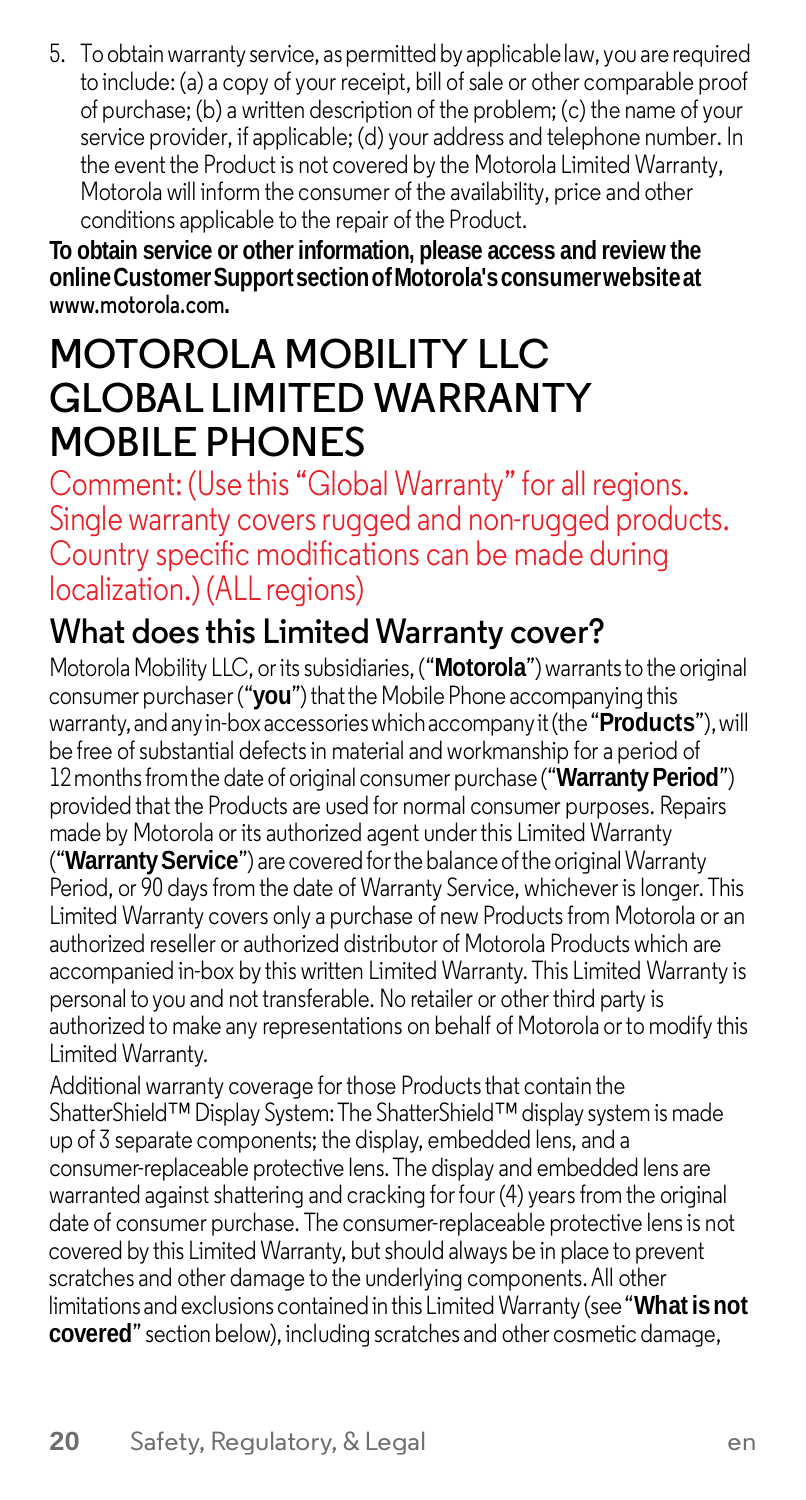#### intentional damage or abuse, and normal wear and tear, apply to the components of the ShatterShield™ display system.

**THISWARRANTY GIVESYOU SPECIFIC LEGAL RIGHTS,ANDYOU MAY HAVE OTHER RIGHTSTHATVARY BY STATE, PROVINCE OR COUNTRY. FOR CONSUMERS WHO ARE COVERED BY CONSUMER PROTECTION LAWS OR REGULATIONS IN THEIR COUNTRY OF PURCHASE OR, IF DIFFERENT, THEIR COUNTRY OF RESIDENCE, THE BENEFITSCONFERRED BYTHISLIMITED WARRANTYAREIN ADDITION TO ALL RIGHTS AND REMEDIES CONVEYED BY SUCH CONSUMER PROTECTION LAWSAND REGULATIONS. FORA FULL UNDERSTANDING OF YOUR RIGHTS YOU SHOULD CONSULT THE LAWS OF YOUR COUNTRY, PROVINCE OR STATE.**

#### **What will we do if you make a claim under this LimitedWarranty?**

If you make a valid claim under this Limited Warranty, Motorolawill, at its discretion, either (1) repair the Product using new, used, or reconditioned replacement parts; or (2) replace the Product with a new or 'like new' reconditioned Product that isthe same or similar to the warranted Product; or (3) refund the purchase price. Repaired or replaced products will be returned toyou in their original factory configuration, plus any applicable software updates, which may affect use and/or compatibility with third party applications(for which Motorola shall have no liability).Any refunded or replaced Product shall become the property of Motorola. To obtain service underthis Limited Warranty, the claim should be made in the country where the Product was intended for sale; otherwise repair services are limited to the options available in the country where the service is requested.

#### **What is not covered?**

This Limited Warranty does not coverthe following unlessthey occurred because of a defect in materials or workmanship:

(a) Normal wear and tear due to the normal aging of the Product, including parts that are expected to deteriorate over time, such as batteries, lens liners, or protective coatings.

(b) Cosmetic damage, including scratches, dents, and cracksto the Products. (c) Damage caused by the use of non-Motorola branded or approved products, accessories or software.

(d) Damage caused beyond the reasonable control of Motorola, including damage caused by (i) accident, abuse, misuse; (ii) operating a Product outside its permitted or intended uses as defined in the Products' User Manual, Quick Start Guide, Online Tutorials, and other documentation provided to you, including use of the Products for commercial purposes; (iii) improper care and handling (e.g. subjecting the Product to extreme temperatures), abuse or neglect (e.g. broken or bent connectors, ports, or SIM/SD card slots); impact damage (e.g. dropping the Product); (iv) contact with liquids, water, rain. extreme humidity, unusually heavy perspiration or other moisture; sand, food, dirt or similar substances (except for Products sold as resistant to such substances), but then only to the extent the damage was not caused by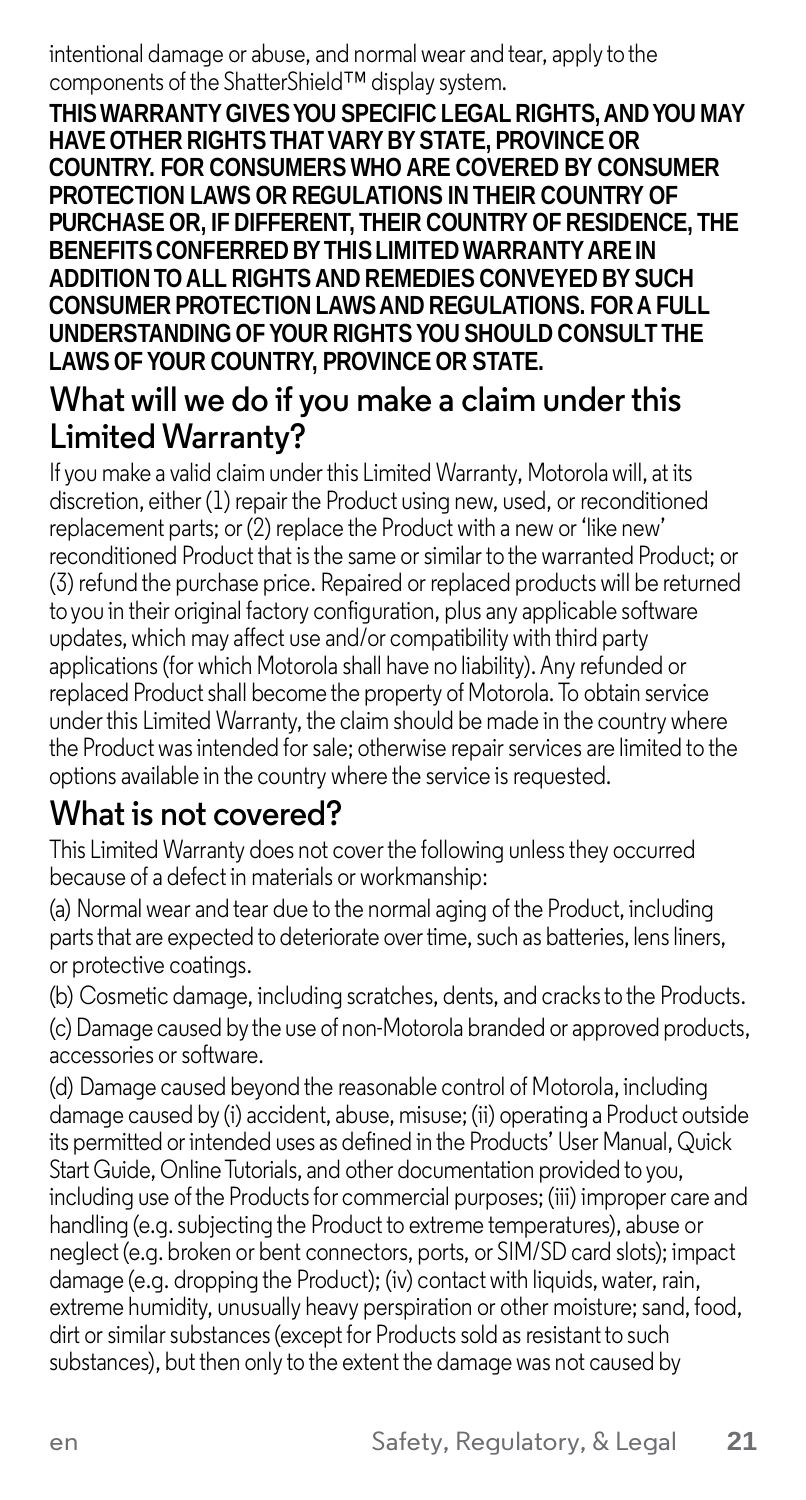incorrectly securing the phone's protective elements(e.g. failing to properly close a seal), or such protective elements are damaged or missing (e.g. a cracked back cover), or subjecting a Product to conditions beyond its stated specifications or limits(e.g. IPx7, 30 minutes in 1 meter of fresh water); or (v) flood, fire, earthquake, tornado or other acts of God not within Motorola's reasonable control.

(e Unauthorized service. Defects or damage resulting from someone other than Motorola or a Motorola authorized service centerservicing, testing, adjusting, installing, maintaining, altering, or tampering with the Products. (f) Productsthat have been modified in any manner without the written permission of Motorola, including Products (i) with serial numbers or other manufacturer codesthat have been removed, altered or obliterated; (ii) with mismatched or duplicated serial numbers; (iii) with broken seals or other evidence of tampering; or (iv) which have been modified to alter functionality or capability, orshow evidence of attemptsto modify them.

- **•** WARNINGAGAINST UNLOCKINGTHE BOOTLOADER ORALTERINGA PRODUCT'S OPERATING SYSTEM SOFTWARE: ALTERING A PRODUCT'S OPERATING SYSTEM, WHICH INCLUDES UNLOCKING THE BOOTLOADER, ROOTINGA DEVICE OR RUNNINGANY OPERATING SOFTWARE OTHER THAN THE APPROVED VERSIONS ISSUED BY MOTOROLAAND ITS PARTNERS MAY PERMANENTLY DAMAGEYOUR PRODUCT, CAUSE IT TO BE UNSAFEAND/OR MALFUNCTIONANDANYDAMAGE THAT IS CAUSEDTHEREFROM WILL, UNLESS OTHERWISE STATED BY MOTOROLA, NOT BE COVERED BYTHIS LIMITEDWARRANTY.
- **•** IMPORTANT: IT IS ILLEGAL TO USE THIS PRODUCT IF IT CEASESTO COMPLYWITHTHE GOVERNMENT AUTHORIZATIONS THAT APPROVED ITS RELEASE.THEREFORE,YOU MUSTNOT MAKE CHANGESTOTHE PRODUCTAFFECTING ITS EMISSION, MODULATION, TRANSMISSION CHARACTERISTICS, INCLUDING POWER LEVELS, OPERATING FREQUENCIESAND BANDWIDTHS, SAR LEVELS,DUTY-CYCLE, TRANSMISSION MODESANDTHE INTENDED METHOD OF THE PRODUCT.

(g) Defects, damages, or the failure ofthe Product due to any third party communication service or network you subscribe to or use with the Product. (h) Software, either embedded in, downloaded to, or accompanied with the Products.

**•** TOTHE EXTENT PERMITTED BYAPPLICABLE LAW, MOTOROLA SPECIFICALLYDISCLAIMS ANYANDALL STATUTORY OR IMPLIED WARRANTIES, INCLUDING, WITHOUT LIMITATION, WARRANTIES OF MERCHANTABILITY, FITNESS FOR A PARTICULAR PURPOSE. NONINFRINGEMENT,ALLWARRANTIESAGAINST HIDDEN OR LATENT DEFECTS,AND MOTOROLA DOES NOTWARRANTTHAT THE OPERATION OFANY PRODUCTS OR SOFTWARE COVERED UNDER THIS LIMITED WARRANTY WILL MEETYOUR REQUIREMENTS, WORK IN COMBINATION WITHANY HARDWARE OR SOFTWARE APPLICATIONS ORTHIRD PARTY SERVICES, BE UNINTERRUPTED, ERROR-FREE, ORWITHOUT RISK TO, OR LOSS OF,ANY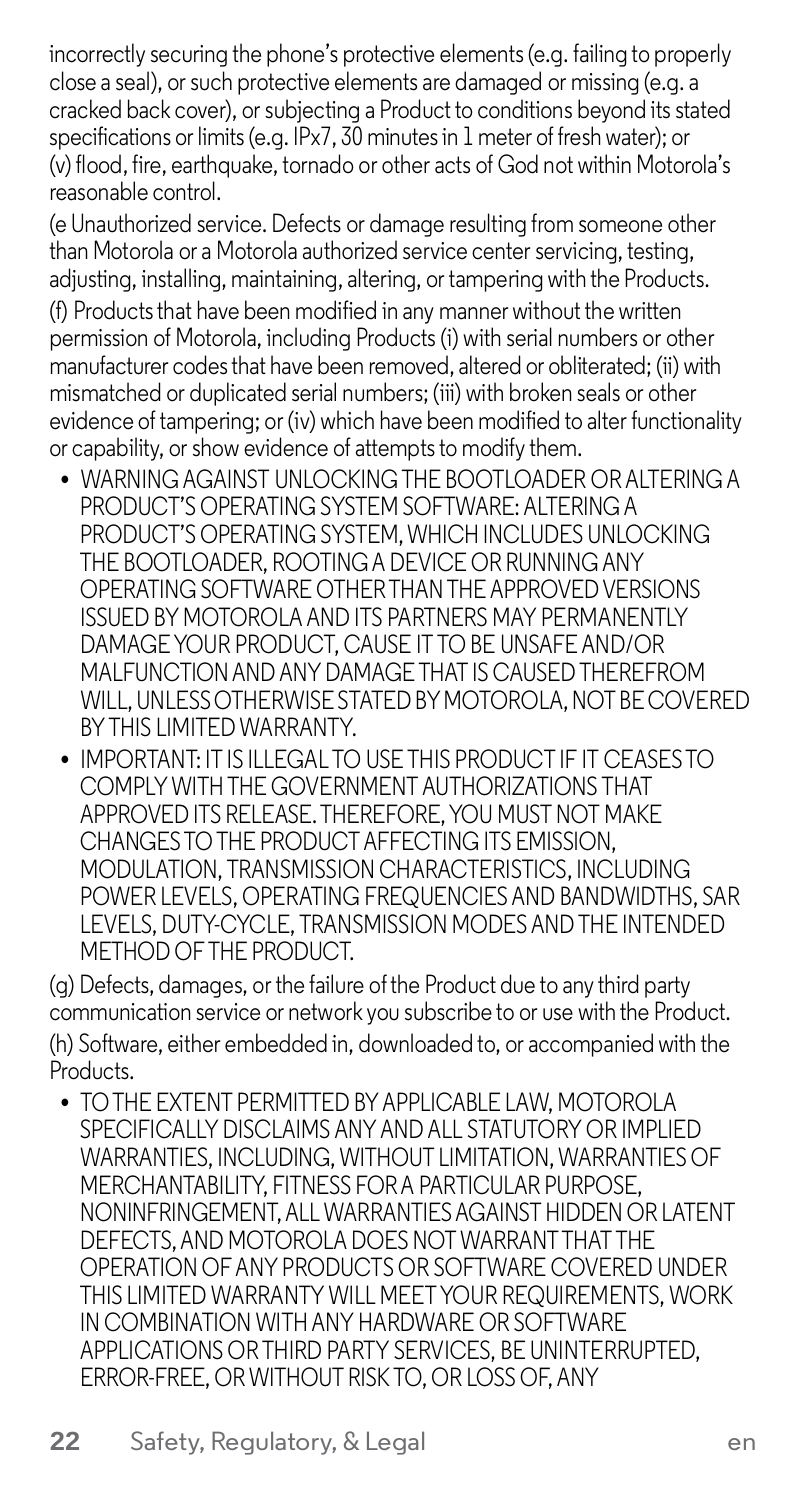INFORMATION, DATA, SOFTWARE ORAPPLICATIONS CONTAINED THEREIN, ORTHATDEFECTS INTHE PRODUCTS OR SOFTWAREWILL BE CORRECTED. WHERE SUCH STATUTORY OR IMPLIED WARRANTIES CANNOT LAWFULLY BE DISCLAIMED, THENTOTHE EXTENT PERMITTED BY LAW,ALL SUCH WARRANTIES SHALL BE LIMITEDIN DURATIONTOTHE DURATION OF THE EXPRESS LIMITED WARRANTY CONTAINED HEREIN AND THE REMEDIES OF REPAIR REPLACEMENT, OR REFUNDAS DETERMINED BY MOTOROLA IN ITS SOLE DISCRETION SHALL BE THE EXCLUSIVE REMEDY OF THE CONSUMER. NO ORAL ORWRITTEN REPRESENTATIONS MADE BY MOTOROLA ORANY SELLER, RESELLER ORDISTRIBUTOR OF THE PRODUCTS, INCLUDING EMPLOYEES AND AGENTS THEREOF, SHALL CREATEANY ADDITIONALWARRANTY OBLIGATIONS, INCREASE THE SCOPE, OR OTHERWISE MODIFY IN ANY MANNER THE TERMS OF THIS LIMITED WARRANTY.

- **•** TO THE EXTENT PERMITTED BY APPLICABLE LAW, MOTOROLA SPECIFICALLY DISCLAIMS ANY AND ALL LIABILITY, WHETHER IN CONTRACT, TORT ORUNDER OTHER LEGAL THEORY (INCLUDING NEGLIGENCE), FOR DAMAGES IN EXCESS OF THE PURCHASE PRICE OFTHE PRODUCTS, OR FORANY INDIRECT, INCIDENTAL, SPECIAL OR CONSEQUENTIAL DAMAGES OF ANY KIND, OR LOSS OF REVENUE OR PROFITS; LOSS OF BUSINESS; BUSINESS INTERRUPTION; LOSS OF OPPORTUNITY; LOSSOFGOODWILL; LOSSOF REPUTATION; LOSSOF, DAMAGETO, OR CORRUPTION OF INFORMATION, DATA, SOFTWARE OR APPLICATIONS (INCLUDING ANY COSTS ASSOCIATED WITH RECOVERING, PROGRAMMING, OR REPRODUCINGANY INFORMATION, DATA, SOFTWARE ORAPPLICATIONS STORED ON OR USEDWITH MOTOROLA PRODUCTS, ORANY FAILURE TO MAINTAIN THE CONFIDENTIALITY OF ANY INFORMATION OR DATA STORED ON THE PRODUCTS); OROTHER FINANCIAL LOSSARISING OUT OF OR IN CONNECTION WITH THE ABILITY OR INABILITY TO LISE THE PRODUCTS OR SERVICES PROVIDED UNDER THIS LIMITED WARRANTY. BY MAKINGA CLAIM UNDERTHIS LIMITED WARRANTY YOU ACKNOWLEDGE THAT YOU UNDERSTAND THAT.
- **•** SOME STATES OR JURISDICTIONS DO NOT ALLOW THE LIMITATION OR EXCLUSION OF INCIDENTAL OR CONSEQUENTIAL DAMAGES, OR THE EXCLUSION OR LIMITATION ONTHE LENGTH OFAN IMPLIED WARRANTY, OR THE LIMITATION OR EXCLUSION OF DAMAGES FOR PERSONAL INJURIES CAUSED BY NEGLIGENCE, SOTHE ABOVE LIMITATIONS OR EXCLUSIONS MAY NOT APPLYTOYOU. THIS WARRANTY GIVES YOU SPECIFIC LEGAL RIGHTS, AND YOU MAY ALSO HAVE OTHER RIGHTS THATVARY FROM STATE OR JURISDICTION.

#### **My Product needs service, what should I do?**

1. Before attempting to diagnose or repair any Product, please backup all software, applications, and other data, including contacts, photos, music, games, which will be erased during the repair process and cannot be reinstalled by Motorola and Motorola shall have no liability therefore.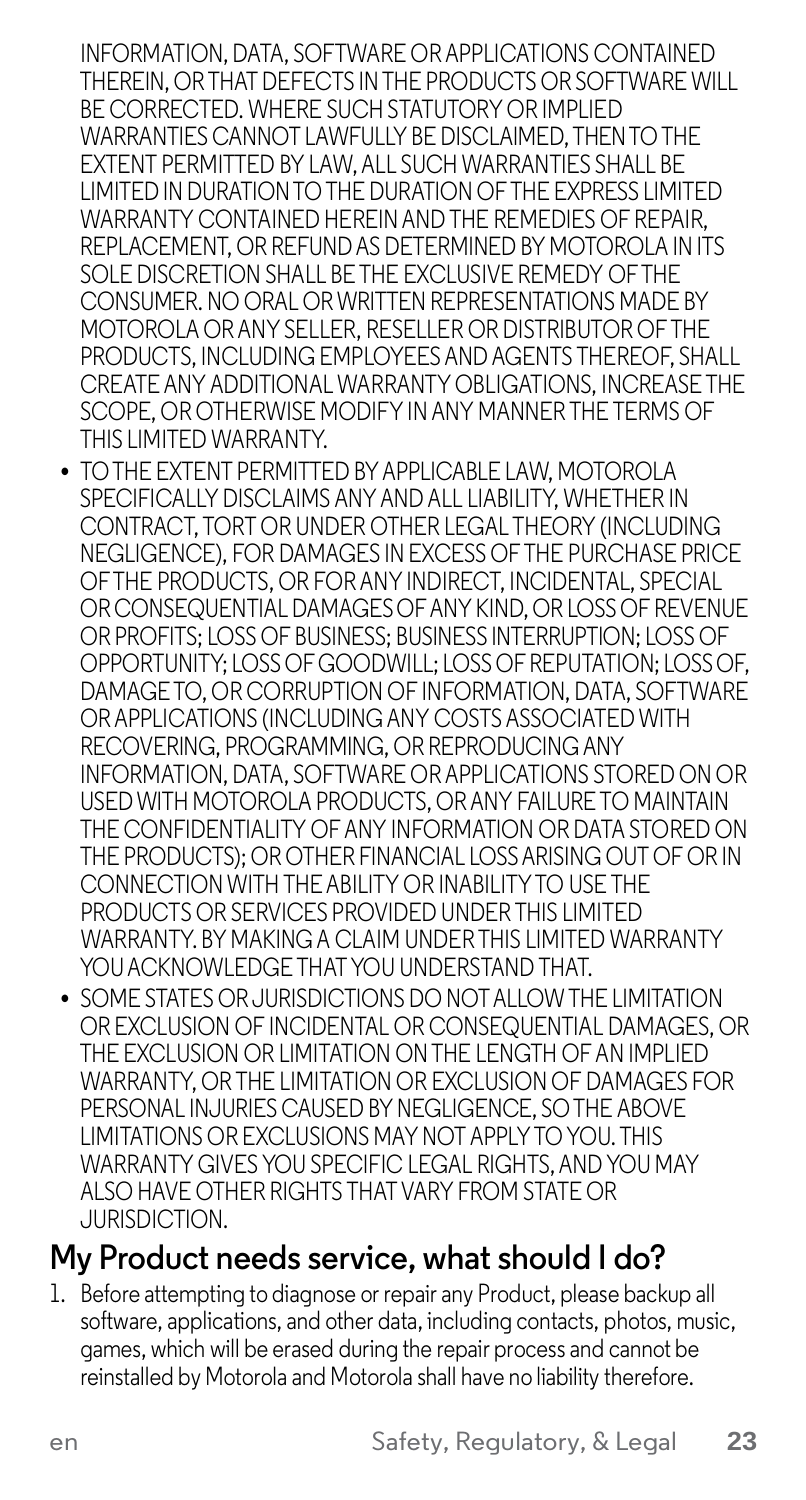- 2. Review the online Motorola customer support website at **[www.motorola.com](http://www.motorola.com/)** for troubleshooting information.
- 3. If the Product is still not functioning properly after you have followed troubleshooting instructions suggested on this website, please contact Motorola using the contact details provided on the customer support page<br>of summy motorola com of **[www.motorola.com](http://www.motorola.com/)**.
- 4. If your Product is covered by this Limited Warranty, you may be required to download, or otherwise obtain and accept software updates. You are responsible for any third party data costs incurred when obtaining the downloads.

Before we can provide any furthersupport underthis LimitedWarranty you must first comply with the warranty processes outlined above, and any repair instructions provided by Motorola.

- 5. If the software update does not fix the problem, you will receive instructions on how and where to ship the Product for evaluation. You must supply: (i) proof of purchase; (ii) a written description of the problem; (iii) the name of your mobile network service provider, if applicable; and (iv) your home and email address and telephone number. Motorola reserves the right to charge you for the cost of shipping the Product to and from the authorized service center.
- 6. If the Product is not covered by this Limited Warranty (and you do not have any other statutory rights in your place of residence), Motorola will inform you of the availability, price, and other conditions applicable to such out-of-warranty repair of the Product.

# **Arbitration and Opt-Out**

#### Comment: (ALL regions)

Any controversy or claim arising out of or relating to any Motorola product will be resolved by binding arbitration, instead of in court, unless you opt-out as explained below. The arbitration will take place in a location determined by the arbitrator as set forth in these terms (provided that such location is reasonably convenient for claimant), or a different location as may be mutually agreed upon by the parties. The arbitration will be conducted under the rules for commercial disputes set forth in the Comprehensive Arbitration Rules and Procedures of JAMS ("JAMS Rules and Procedures"). Judgment upon the award rendered by the arbitrator(s) may be entered in any court having jurisdiction thereof. The arbitrator shall be selected pursuant to the JAMS Rules and Procedures. The arbitrator will apply Illinoislaw consistent with the Federal Arbitration Act and applicable statutes of limitations, and shall honor claims of privilege recognized at law. In the event that the claimant is able to demonstrate that the costs of arbitration will be prohibitive as compared to the costs of litigation, Motorolawill pay as much of the claimant'sfiling and hearing fees in connection with the arbitration as the arbitrator deems necessary to prevent the arbitration from being cost-prohibitive.

If any part of this arbitration provision is deemed to be invalid, unenforceable or illegal (other than that claims will not be arbitrated on a class or representative basis), or otherwise conflicts with the rules and procedures established by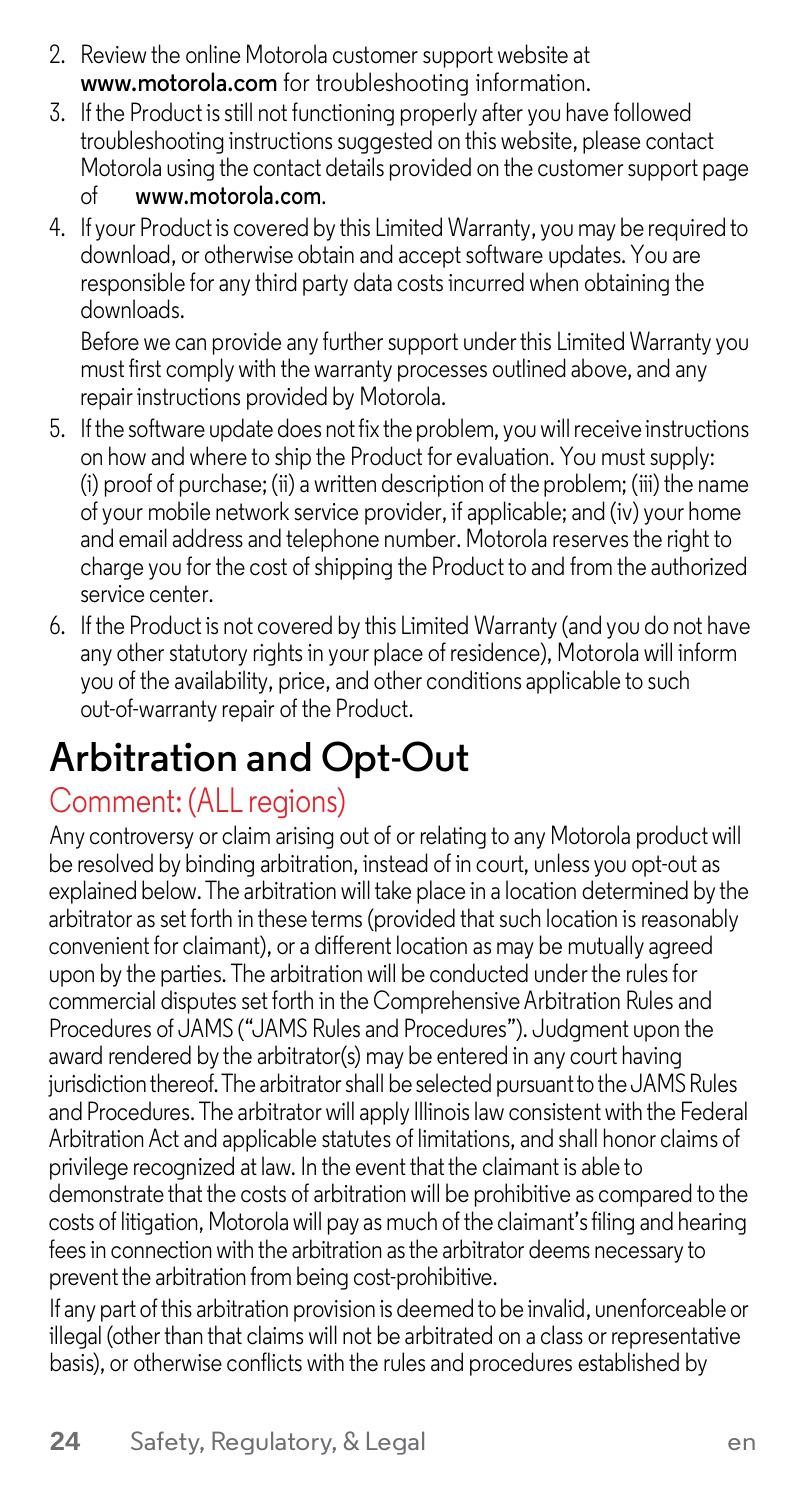JAMS, then the balance of this arbitration provision shall remain in effect and shall be construed in accordance with itsterms as if the invalid, unenforceable, illegal or conflicting provision were not contained herein. If, however, the portion that is deemed invalid, unenforceable or illegal isthat claims will not be arbitrated on a class or representative basis, then the entirety ofthis arbitration provision shall be null and void, and neither claimant nor Motorola shall be entitled to arbitrate their dispute. Upon filing a demand for arbitration, all partiesto the arbitration will have the right of discovery, which discovery shall be completed within sixty days afterthe demandfor arbitration is made, unless further extended by mutual agreement of the parties.

THE ARBITRATION OF DISPUTES PURSUANT TO THIS AGREEMENT SHALL BE IN YOUR INDIVIDUAL CAPACITY, AND NOT AS A PLAINTIFF OR CLASS. MEMBER IN ANY PURPORTED CLASS OR REPRESENTATIVE PROCEEDING. THEARBITRATOR MAY NOT CONSOLIDATE OR JOINTHE CLAIMS OF OTHER PERSONS OR PARTIES WHO MAY BE SIMILARLY **SITUATED.** 

**Your right to reject:** If you do not want this Arbitration provision to apply, you may reject it by sending a written rejection notice which describesthis Arbitration provision, includes your name, address, phone number, device, and device serial number, and tells Motorola that you are rejecting this Arbitration provision to: Motorola Mobility LLC, 222 West Merchandise Mart Plaza, Suite 1800, Attn: Arbitration Provision Opt-Out, Chicago, IL 60654 or **[arbitrat@motorola.com](mailto:arbitrat@motorola.com.A)**. A rejection notice is only effective if it is signed and Motorola receivesthe notice within 30 days of purchase. If you do not reject this Arbitration provision within this 30 day time period, you will not be able to reject it at a later date. If you reject this provision, it does not affect your ability to use your Motorola product. If you do not reject this Arbitration provision, it will be effective as of the date of purchase.

# **Guarantee Policy (Mexico)**

#### Comment: (MD handsets - Remove non-applicable abuse/misuse para as needed.) (LA only)

This Guarantee Policy represents the only quarantee that applies to personal communication Products andAccessories ofthe Motorola Trademark that are purchased in Mexico and represents any other guarantee contained in the instructions, manuals, guides and/or warnings contained inside the packaging ofsaid Products andAccessories.

#### **I. Items Covered by this Guarantee**

It protects the manufacturing defects and hidden defects of the "Products" and "Accessories" (such as batteries, antennas, chargers, wired headphones and wireless devices) of the Motorola trademark, described in the space that for such purpose is established on the back of this Guarantee Policy, which, covers all of the parts, components, accessories and labor of Motorola Products, as well as the transportation costs that derive from fulfilling this policy, within its service network.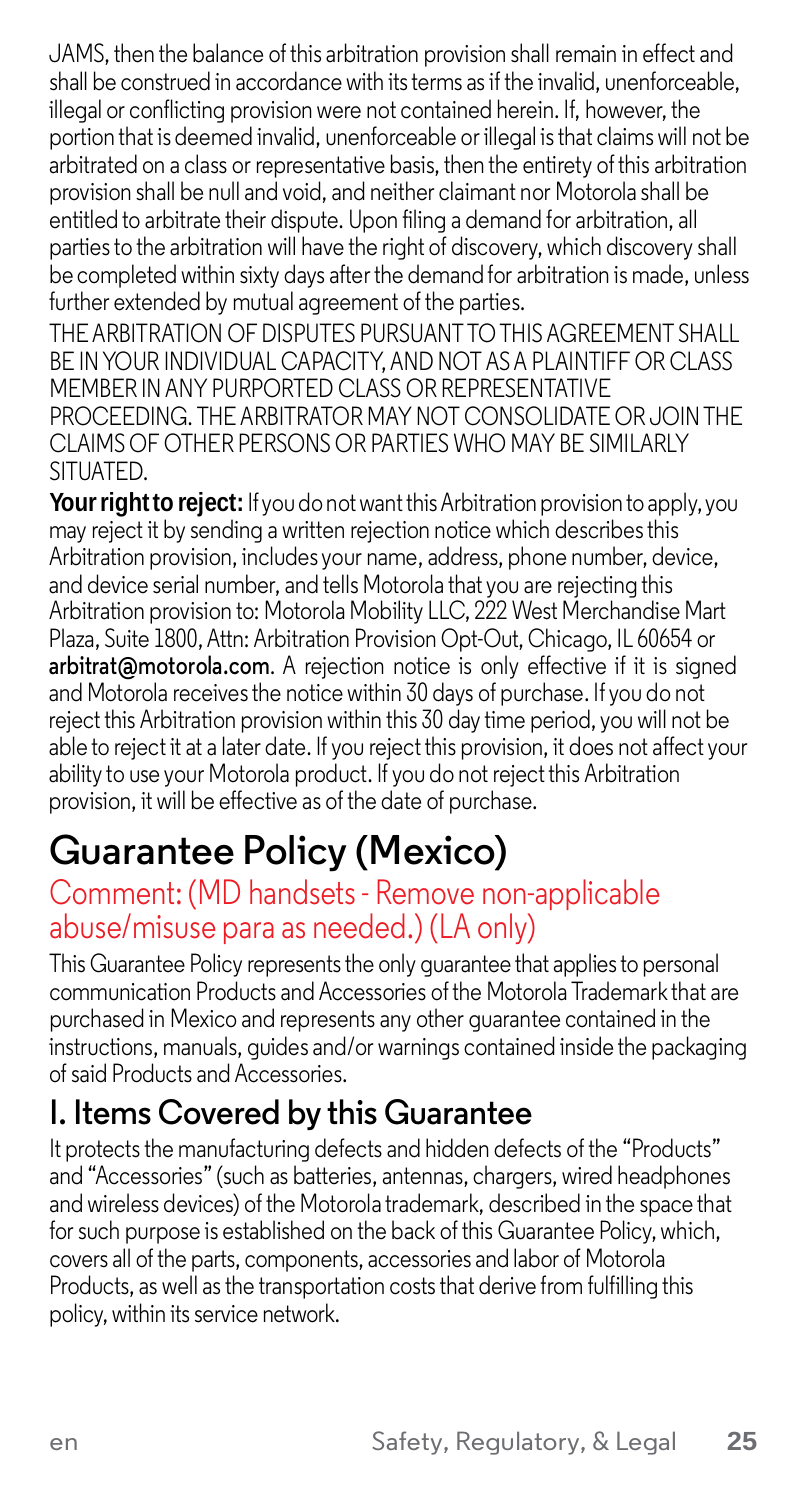The Motorola "Products" that this guarantee protects may be: (a) cellular phones, (b) smart phones (pocket computer and cellular phone), (c) beepers, (d) two-way radios, (e) wireless phones.

Motorola, free of charge for you, shall have the option to repair or replace the "Products", "Accessories" and componentsthat present problems and are covered by the Guarantee. Prior authorization expressed by the service requester, Motorola Comercial, S.A. de C.v.shall use used, equally functioning, refurbished, repaired orsecond hand parts or spare partsto repair the "Product." Software updatesshall not be provided.

#### **II. Duration of the Guarantee**

The duration of the guarantee shall be one year starting from the purchase date of the new "Product" or "Accessory" at an authorized establishment.

#### **III. Procedure for Exercising the Guarantee**

To demand the fulfillment of this guarantee, the address where the "Product" or "Accessory" was purchased must be sentto the address ofthe**Person Responsible for the "Products" and "Accessories" in Mexico**:

> Motorola Comercial S.A. de C.V. Paseo de los Tamarindos No. 100, Piso 1, Oficina 101 Col. Bosques de las Lomas Del.Cuajimalpa C.P. 05120, México, D.F. Número telefónico: 01 800 021 0000

orto the address of the authorized service center (which you can consult free of charge by calling 01 800 021 0000) and presenting the "Product" or "Accessory" with its parts and components.

To exercise this guarantee, you must present the "Product" or "Accessory" and this Guarantee Policy duly sealed by the establishment where it was purchased. In the event that this policy was not established on the date in which the "Product" or "Accessory" was purchased, you must present the receipt from this purchase.

### **IV. Limitations or Exceptions of this Guarantee**

The guarantee shall not be valid:

- **•** When the "Product" or "Accessory" had been used in conditions different than normal conditions.
- **•** When the "Product" or "Accessory" had not been operated in accordance with the accompanying usage instructions.
- **•** When the "Product" or "Accessory" had been changed or repaired by people who are not authorized by the national manufacturer, importer or respective responsible retailer.
- Abuse, Misuse, and Accidents: Defects or damage that result from abuse, misuse or accidents, including but not limited to: (a) improper handling, usage, operation or storage (e.g. operating the Product or Accessories outside their permitted or intended usesincluding asset forth by Motorola in the Products or Accessories specification sheets or other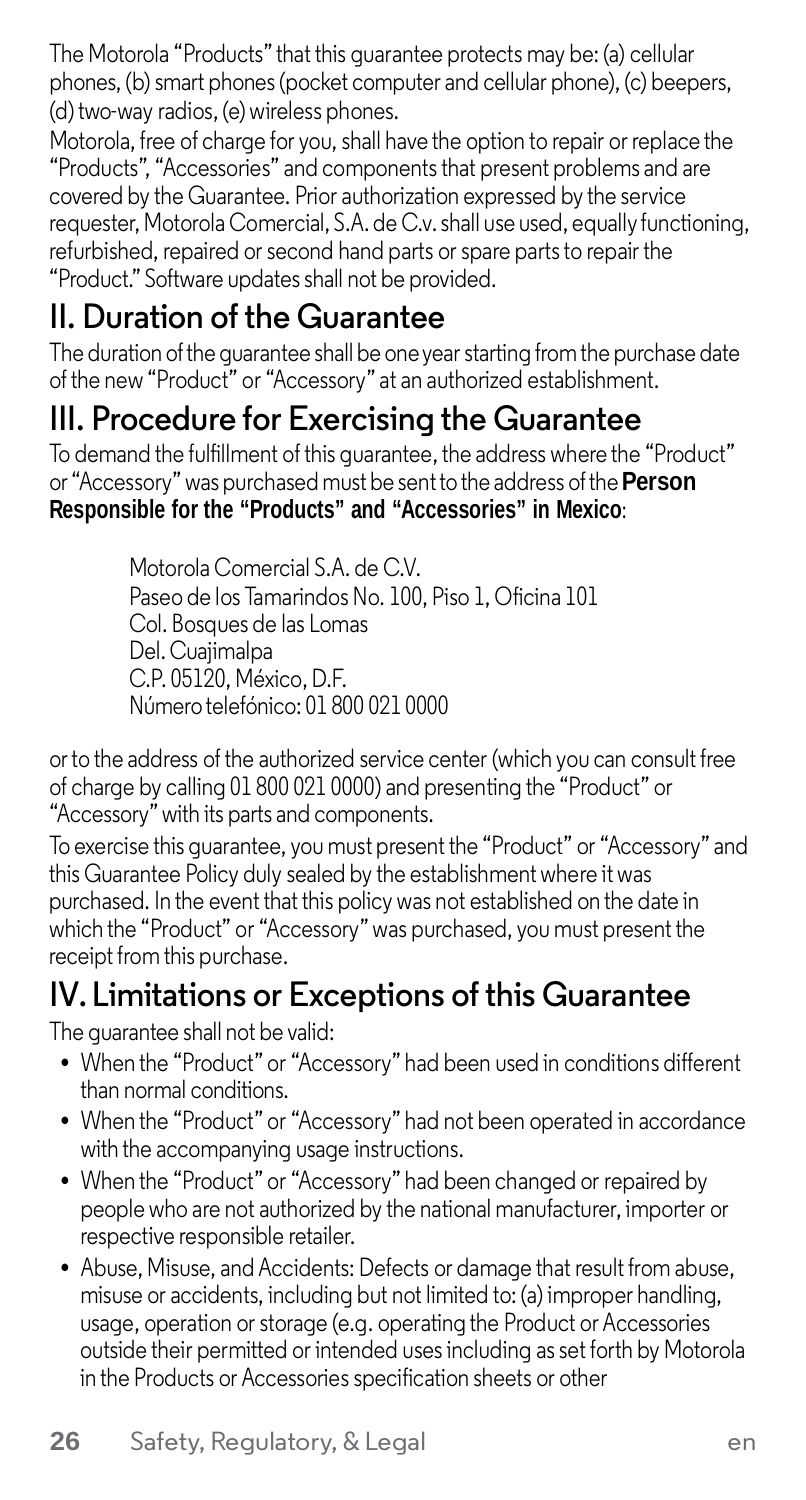documentation, or failing to comply with the Products or Accessories usage documentation); abuse/neglect (e.g. broken/bent/missing clips/fasteners/connectors); (b) contact with liquids, water, rain, extreme humidity, heavy perspiration or other moisture, sand, food, dirt or similar substances caused from incorrectly securing the phone's protective elements or subjecting the Products orAccessoriesto conditions beyond any stated specification or limits; (c) use of the Products for commercial rental purposes; or (d) external causes or acts which are not the fault of Motorola, including but not limited to flood, fire, earthquake, tornado or other acts of God, are excluded from coverage.

#### Comment: (Abuse & Misuse bullet above appliesto RUGGED products only)

Motorola shall notify the consumer if the service request is covered by this guarantee policy; in the event that it is not covered, Motorola shall inform the consumer of the availability, prices and other conditions that apply to repairing the "Product."

Motorola shall only replace the "Product" or "Accessory", upon turning in the "Product" or "Accessory" purchased.

For more information about the "Product" that needsrepairsthat are not covered by this guarantee, please call 01 800 021 0000.

Product model. "Product" purchase date.

Seal of the authorized distributor or establishment where the "Product" was purchased.

**Note:** In other countries, consult the local guarantee laws and regulations and your local Motorola office.

# **The Communications Regulation Commission (CRC - La Comisión de Regulación de Comunicaciones)**

Comment: (LA only)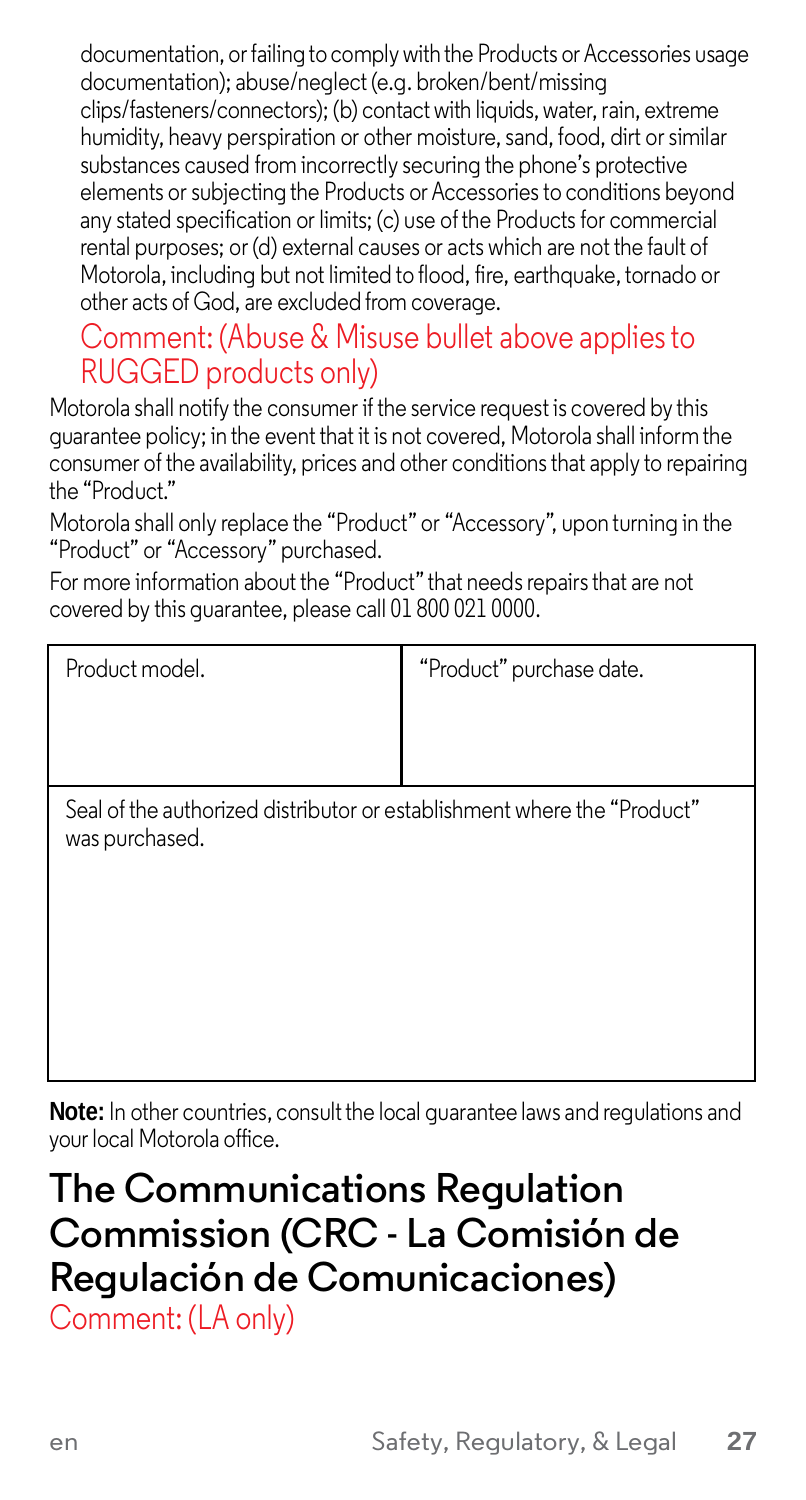Approval of equipment consists of verification by the CRC ofthe documentation which certifies that an item of terminal equipment complies with the standards established by the Commission relating to this matter, bearing in mind that terminal equipment that is connected to the country's telecommunication networks must meet certain technical standards to ensure that it does not cause damage or interference to these networks, which in turn guarantees proper service provision by the network supplierto the users with respect to the terminal.

In accordance with Resolution 1762, the Communications Regulation Commission approves mobile terminals (TMC and PCS), stationary table-top and wall-fixed equipment, and satellite equipment.

Therefore, the equipment meetsthe purposes of approval and can operate on theTMC and PCS networks established in Colombia. In accordance with the provisions ofArticle 13.1.2 of Resolution CRT 087 of 1997, you are hereby informed that it has been included in the CRC approval register. To find the CRC approval letter for the device, visit

**<http://www.siust.gov.co/siic/publico/terminal-homologada>**.

# **CRC Information for Colombia (CRC - Comisión de Regulación de Comunicaciones)**

#### Comment: (LA only)

Dear user, the following information is provided in accordance with the regulations on the protection of the users' rights, issued by the Communications Regulation Commission.

- 1. Always use hands-free devices where possible.
- 2. Avoid using the equipment while driving.
- 3. If the phone is being used by children, the elderly, pregnant women and people with compromised immune systems, consult your doctor and the equipment manual.
- 4. If you use any electronic medical device, make sure that it is protected from external radiofrequency waves.
- 5. Switch off your phone in areas such as: hospitals, health centers, airplanes, fueling stations, and in the presence of explosive fumes and places where explosions are being performed.
- 6. Do not allow third parties to use your phone in order to prevent the installation of devices such as spyware or hidden identifiers, which threaten the security of the information stored therein.
- 7. Efficiently use the chargers, batteries and other components necessary for the proper functioning of your equipment in order to minimize the impact of use on the environment.
- 8. Use the procedures established by the company for the collection and final disposal of obsolete and disused equipment.

For more information, visit **[http://www.crcom.gov.co](http://www.crcom.gov.co/)**.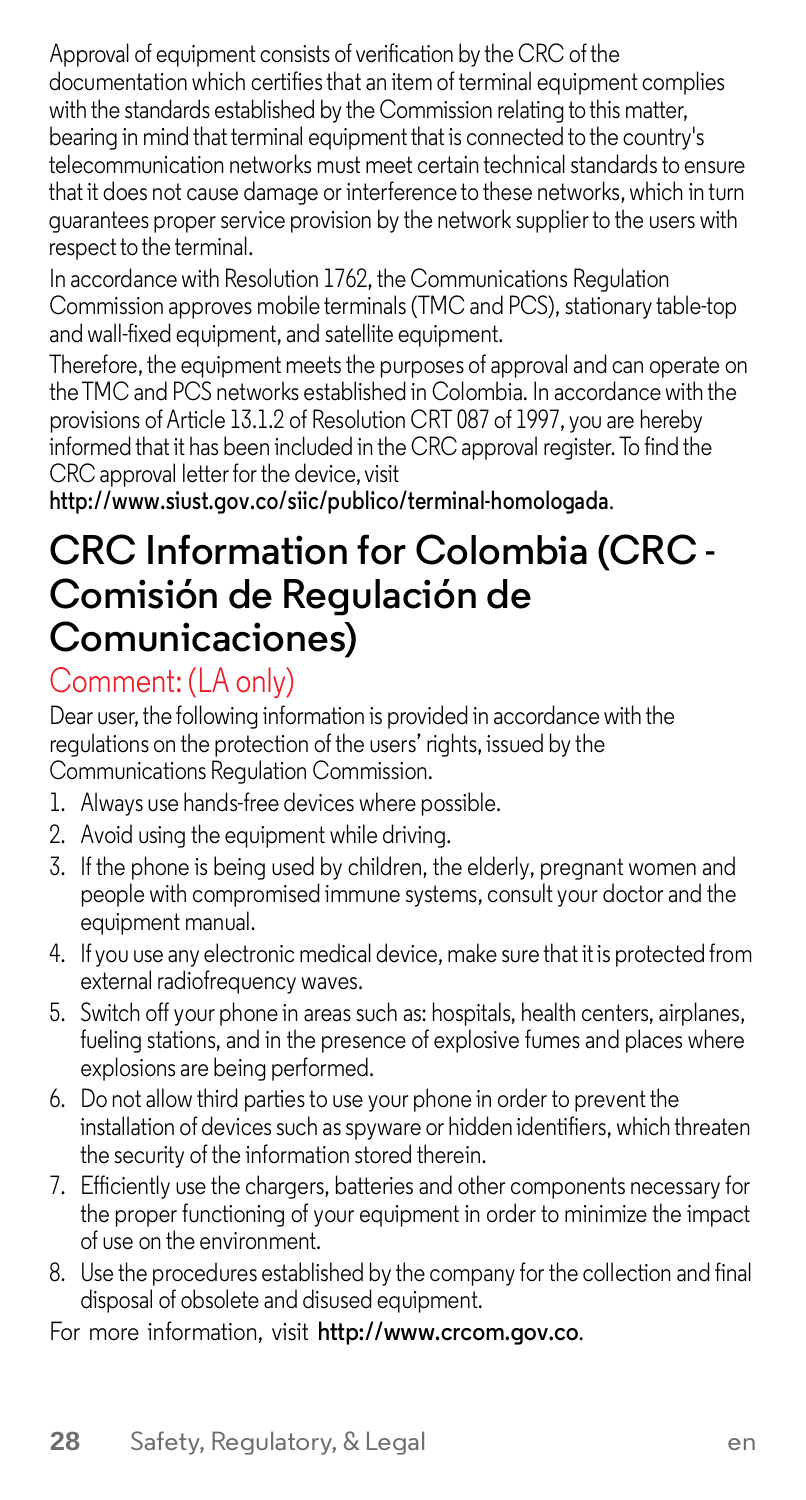# **Information for Chile**

#### Comment: (LA only)

This equipment complies with exemption resolution No. 403 of 2008, and its amendments, from the Telecommunications Undersecretariat regarding electromagnetic radiation.

# **Copyright & Trademarks**

#### Comment: (Copyright signoff for all guide types, except GSG.) (ALL regions)

# Comment: (Address - NA, EMEA, ASIA, TAK)

Motorola Mobility LLC 222W. Merchandise Mart Plaza 16th Floor Chicago, IL 60654

#### **[www.motorola.com](http://www.motorola.com/)**

#### Comment: (Address - LA only, except BRAZIL)

Motorola Mobility Argentina S.A. Suipacha 1111 - Piso 18 C1008AAW Buenos Aires ARGENTINA

#### **[www.motorola.com](http://www.motorola.com/)**

#### Comment: (Address - BRAZIL only)

Fabricado por: Flextronics Internacional Tecnologia Ltda. Rodovia SP 340 – s/no – Km 128,7F Bairro Tanquinho – CEP 13820-000 Jaguariúna – SP – Brasil

Distribuído por: Motorola Mobility Comércio de Produtos Eletrônicos Ltda. Rodovia SP-340 - Km 128,7 - Bairro Tanquinho CEP 13820-000 -Jaguariúna - SP Central de atendimento Motorola para capitais e regiões metropolitanas ligue 4002-1244. demaislocalidades ligue 0800 773 1244.

#### **[www.motorola.com.br](http://www.motorola.com.br/)**

### Comment: (Following - ALL regions)

Certain features, services and applications are network dependent and may not be available in all areas; additional terms, conditions and/or charges may apply. Contact your service provider for details.

All features, functionality, and other product specifications, as well as the information contained in this guide, are based upon the latest available information and believed to be accurate at the time of printing. Motorola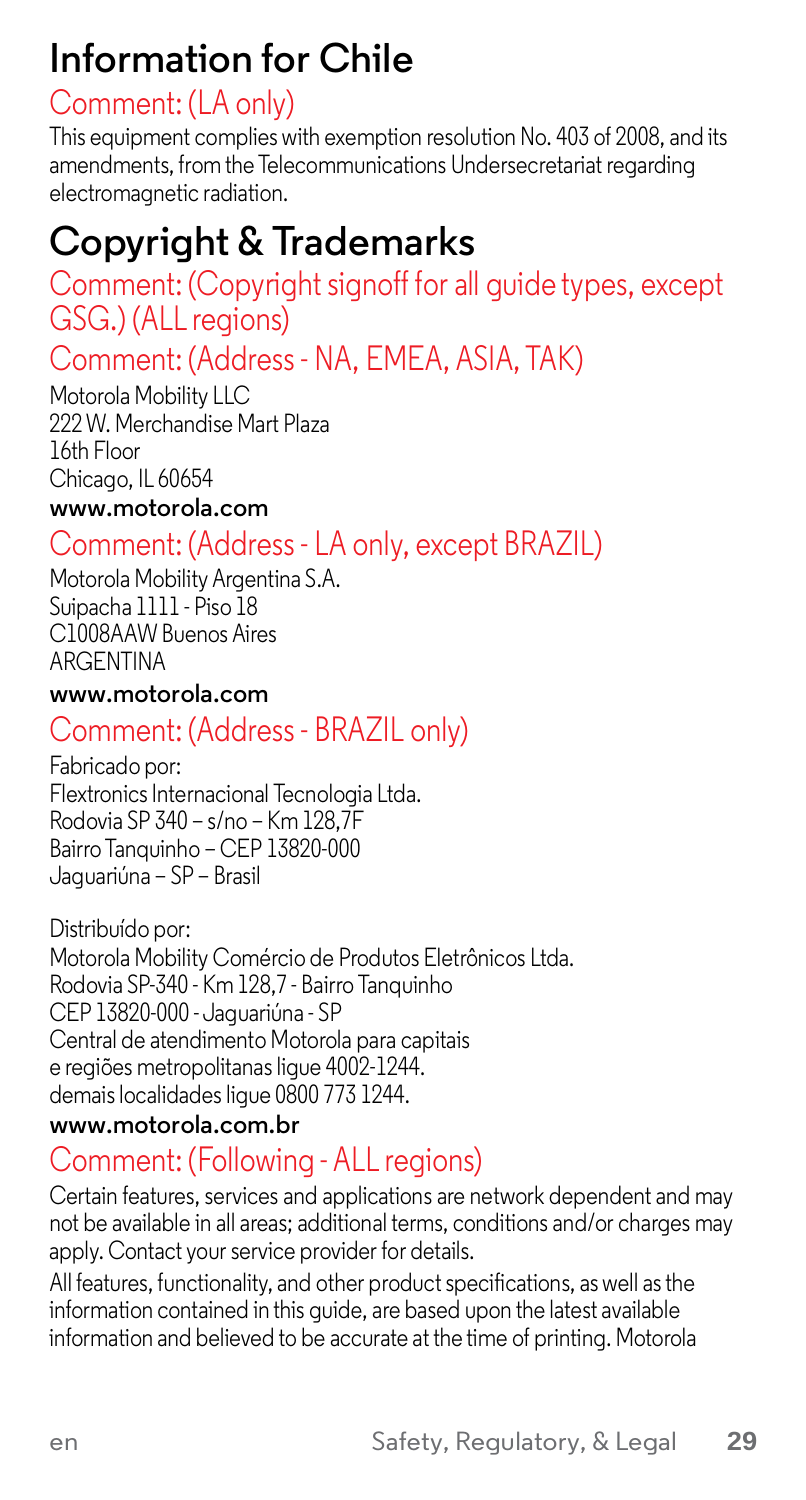reservesthe right to change or modify any information or specifications without notice or obligation.

**Note:** The imagesin this guide are examples only.

MOTOROLAand the Stylized M Logo are trademarks or registered trademarks of Motorola TrademarkHoldings, LLC. Android, Google and other trademarks are owned by Google Inc. The Android robot is reproduced or modified from work created and shared by Google and used according to terms described in the Creative Commons 3.0 Attribution License. All other product or service names are the property of their respective owners.

© 2016 Motorola Mobility LLC. All rights reserved.

**Caution:** Motorola doesnot take responsibility for changes/modification to the transceiver.

Comment:(BT IDis NOT required in the guide when the ID is provided on the BT SIG website OR the product/box.) (ALL regions)

Comment: (BT ID and Product ID are only used for product specific quides.)



## **ISSUE TRADE SHould be moved to LI.** Comment: (Copyright signoff for GSG use only.) The Bluetooth ID and Product ID, Manual Number are product-specific

Certain features, services and applications are network dependent and may not be available in all areas; additional terms, conditions and/or charges may apply. Contact your service provider for details.

All features, functionality, and other product specifications, as well as the information contained in this guide, are based upon the latest available

information and believed to be accurate at the time of printing. Motorola reserves the right to change or modify any information or specifications without notice or obligation.

**Note:** The images in this guide are examples only.

MOTOROLAand the Stylized M Logo are trademarks or registered trademarks of Motorola TrademarkHoldings, LLC. Android, Google and other trademarks are owned by Google Inc. The Android robot is reproduced or modified from work created and shared by Google and used according to terms described in the Creative Commons 3.0 Attribution License. All other product or service names are the property of their respective owners.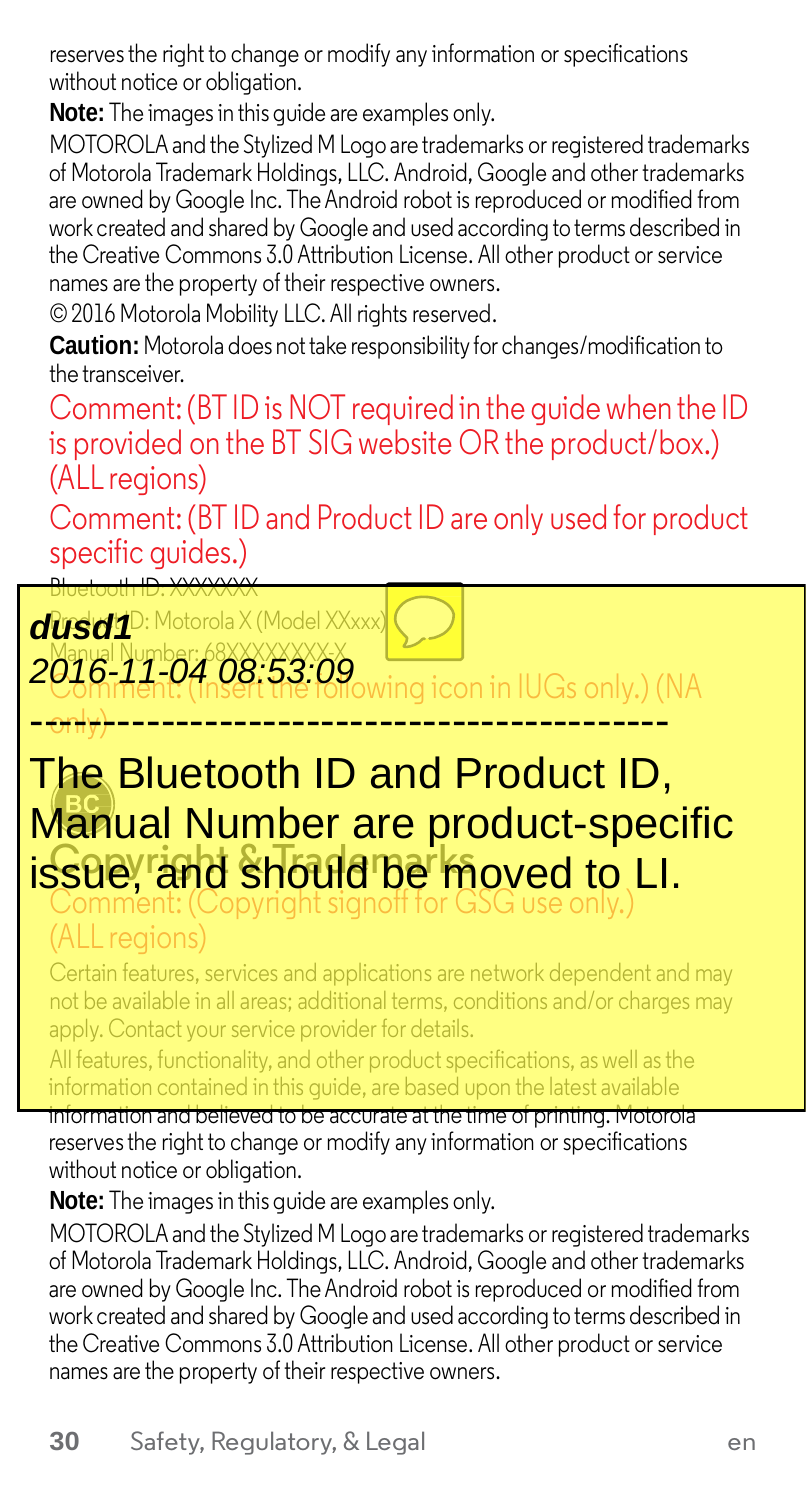© 2016 Motorola Mobility LLC. All rights reserved.

Comment:(BT IDis NOT required in the guide when the ID is provided on the BT SIG website OR the product/box.) (ALL regions) Bluetooth ID: XXXXXXX Product ID: Motorola X (Model XXxxx) Manual Number: 68XXXXXXXX-X

Comment: (The ANATEL registration statement is product specific content required for products sold in BRAZIL. Update the barcode graphic as needed to create the barcode for your product.) (BRAZIL only)



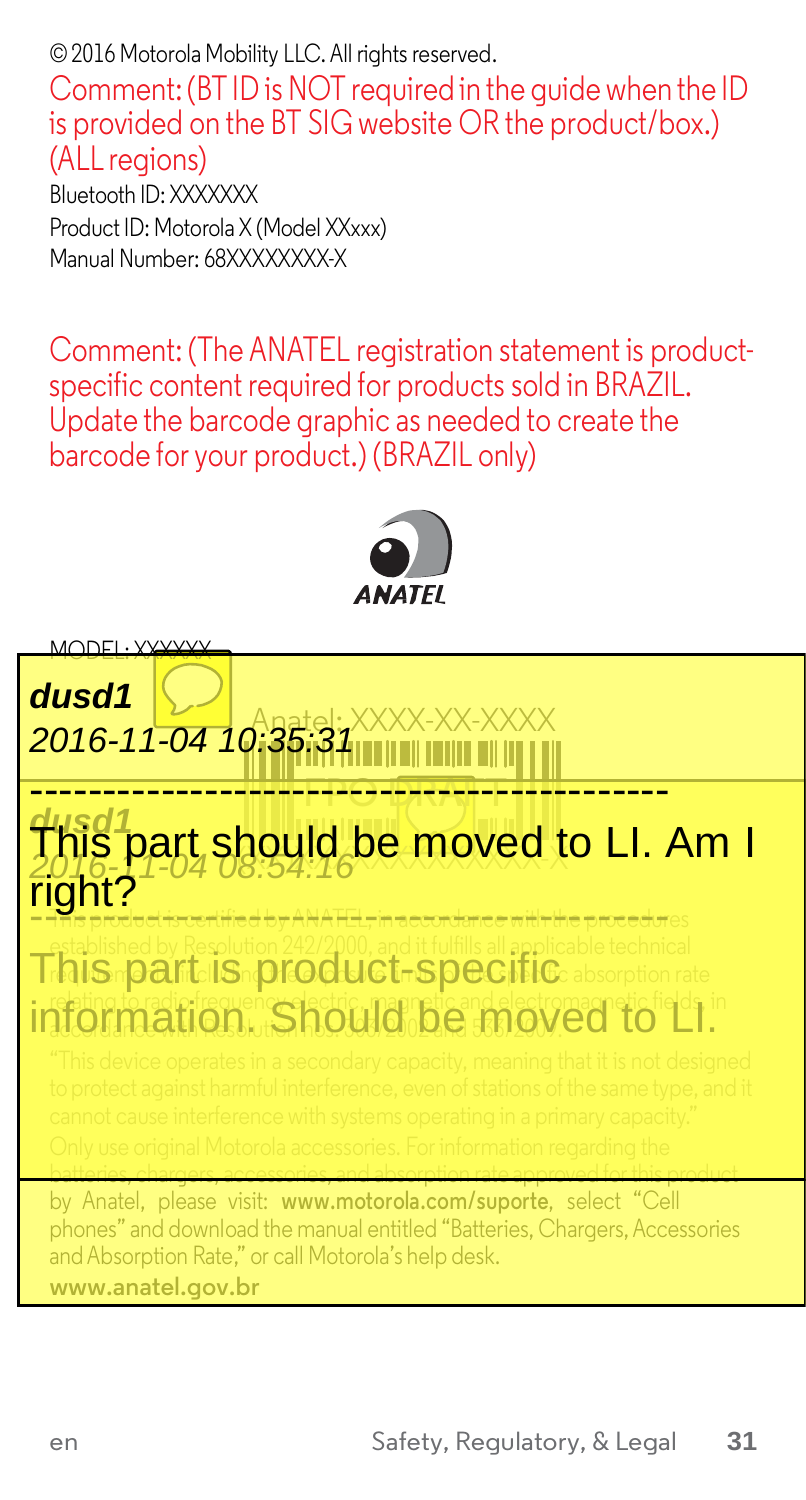# **Electrical Requirements**

Comment:(Product-specific content requiredfor products sold in Mexico. Update the content as required for your product. For GSG use only) (LA only)

Battery: X,X XXX Adapter: XXXX Entrance: XXXX Exit: X,X XXXX Car Charger: XXXX Entrance: 1XXXX Exit: XXXX

# **Information on Chargers for Argentina**

#### Comment: (LA only)

Class II devices, which are identified with the symbol  $\Box$  have plugs with two flat, unearthed pins. Therefore, all of their parts have double insulation or reinforced insulation. DO NOT REMOVE thisinsulation by using an adapter or by replacing the plug with one that hastwo cylindrical pins, as it is compatible with earthed electrical outlets. FORYOUR SAFETY, your installation must be fitted with an earth conductor. Otherwise, perform the modification with specialist personnel.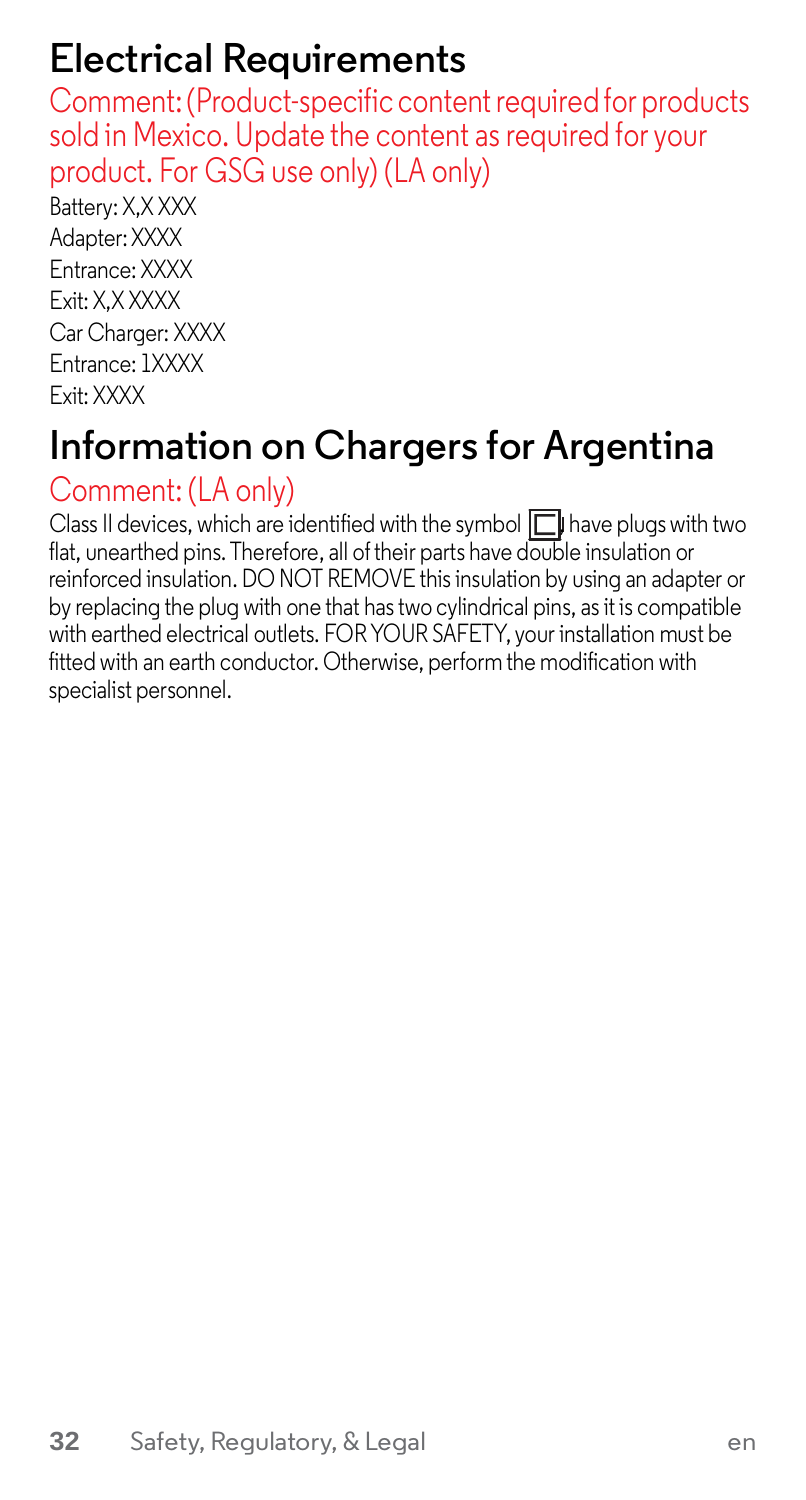# *Safety, Regulatory, & Legal*

**Where is my legal, safety and regulatory information?** In order to provide you with better access to this important information, we've made the materials accessible from the phone's settings menu and on the web. Please review these materials prior to using your device. To access the materials from a connected phone, go to **Settings > Legal information**, and select a topic. To access the materials on the web, visit [www.motorola.com/device-legal.](http://www.motorola.com/device-legal)

**Specific Absorption Rate (ICNIRP).** YOUR MOBILE DEVICE MEETS INTERNATIONAL GUIDELINES FOR EXPOSURE TO RADIO WAVES. The highest SAR values under the ICNIRP guidelines for your device model are listed below:

| Head SAR      | WLAN 5G, WWAN, Bluetooth  | 111 W/kg  |
|---------------|---------------------------|-----------|
| Body-worn SAR | GSM1900, Wi-Fi, Bluetooth | 0.80 W/kg |

To view additional SAR information on your phone, tap Apps > **Settings > Legal information > RF information**. To view the information on the web, visit [www.motorola.com/rfhealth](http://www.motorola.com/rfhealth).

**RoHS Statement.** RoHS compliant as per E-waste (Management) Rules.

**World Health Organization advice.** Organizations such as the World Health Organization (WHO) and the US Food and Drug Administration have stated that if people are concerned and want to reduce their exposure they could use a handsfree accessory to keep the mobile device away from the head and body during phone calls, or reduce the amount of time spent on the mobile device.

**Note:** This guidance is included as a precaution, per the requirements of the Government of India. The scientific consensus is that there are no known RF health effects from the use of mobile devices.

**Electronic Label.** Your mobile device may use an electronic label that provides some regulatory information about the device. To see the electronic label, tap Apps **> Settings > About phone > Regulatory information**.

**Copyright & Trademarks.** MOTOROLA, the stylized M logo, MOTO, and the MOTO family of marks are trademarks or registered trademarks of Motorola Trademark Holdings, LLC. LENOVO is a trademark of Lenovo. All other product or service names are the property of their respective owners. © 2016 Motorola Mobility LLC. All rights reserved. Manual Number: 68XXXXXXXX-X